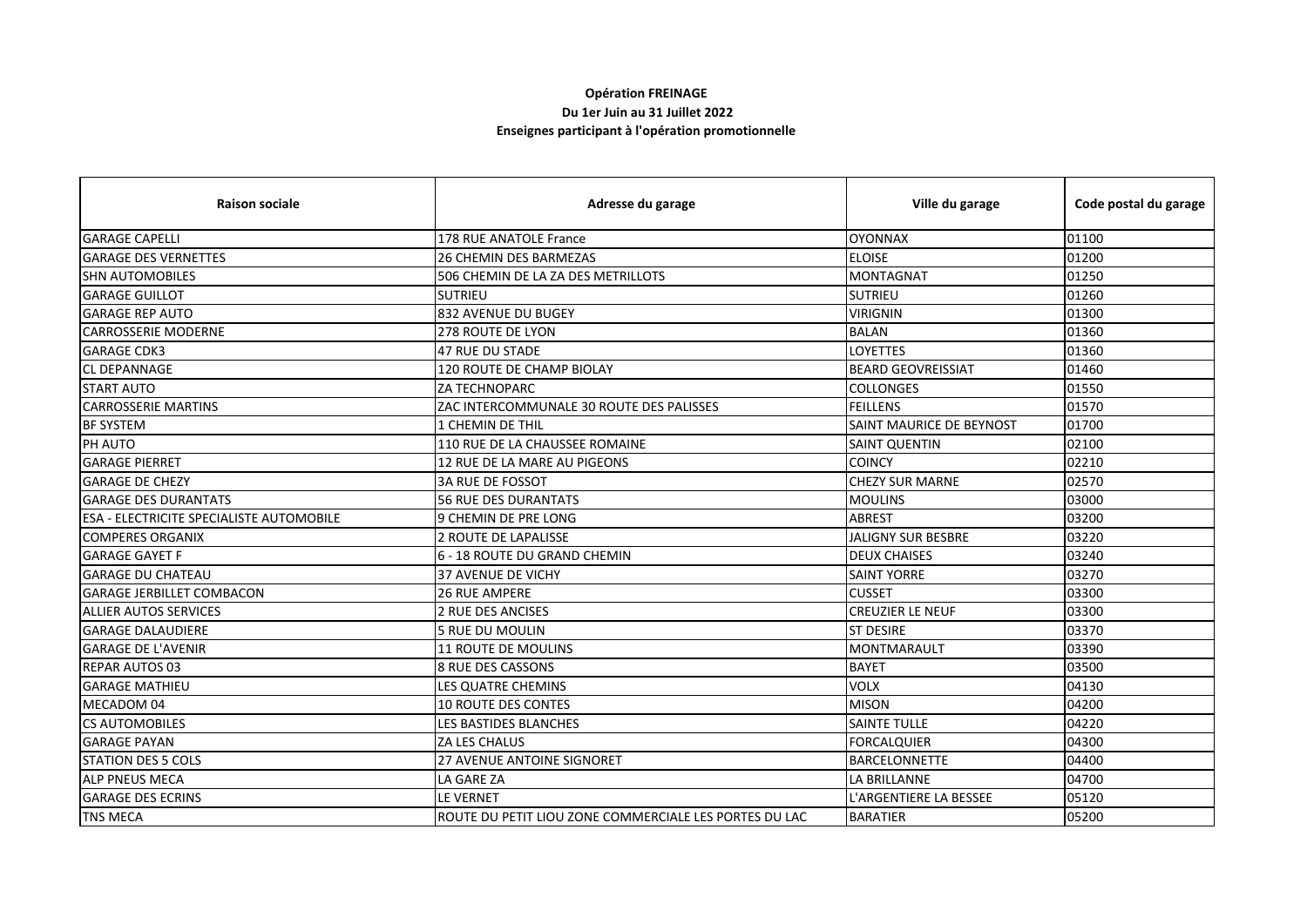| <b>Raison sociale</b>          | Adresse du garage                            | Ville du garage               | Code postal du garage |
|--------------------------------|----------------------------------------------|-------------------------------|-----------------------|
| <b>GARAGE DU LAC</b>           | ROUTE DU GRAND LOGIS                         | <b>CHORGES</b>                | 05230                 |
| <b>LM AUTOMOBILES</b>          | LES GRANDS CHAMPS ZA LE PLAN                 | LARAGNE MONTEGLIN             | 05300                 |
| <b>GARAGE AUTO SERVICES</b>    | ZA LES CLOTS                                 | VALLOUISE PELVOUX             | 05340                 |
| <b>RAMOS</b>                   | ZA Le Boutariq                               | <b>VEYNES</b>                 | 05400                 |
| AUTO MOTO 07                   | <b>71 ROUTE DE PRADONS</b>                   | <b>RUOMS</b>                  | 07120                 |
| <b>PB PROMO PNEU</b>           | <b>34 BD JEAN JAURES</b>                     | <b>LE TEIL</b>                | 07400                 |
| <b>MISTER PERFECT</b>          | <b>3 RUE DE MARS</b>                         | <b>CHARLEVILLE MEZIERES</b>   | 08000                 |
| <b>GARAGE COUTEL SEBASTIEN</b> | <b>36 ROUTE DE SAINT MARCEL</b>              | <b>HAM LES MOINES</b>         | 08090                 |
| <b>MSE</b>                     | <b>29 ROUTE NATIONALE</b>                    | POURU SAINT REMY              | 08140                 |
| <b>GARAGE DM AUTO</b>          | 500 RUE JEAN-JACQUES ROUSSEAU                | <b>REVIN</b>                  | 08500                 |
| <b>GARAGE FAGES</b>            | RUE DU FAUBOURG PLANISSOLLES                 | <b>FOIX</b>                   | 09000                 |
| <b>ARIEGE PYRENEES PNEUS</b>   | 3 RUE MARIE CURIE ZI DU PIC                  | <b>PAMIERS</b>                | 09100                 |
| <b>GARAGE AUTO FARIAT</b>      | <b>4B RUE EDMOND FARIAT</b>                  | <b>TROYES</b>                 | 10000                 |
| <b>GARAGE DU LANDION</b>       | 14 RUE DU VANNAGE                            | <b>DOLANCOURT</b>             | 10200                 |
| <b>CARROSSERIE HUGOT</b>       | <b>6 RUE DU MARECHAL JOFFRE</b>              | <b>LUSIGNY SUR BARSE</b>      | 10270                 |
| <b>CARROSSERIE HUGOT</b>       | 6 RUE DU MARECHAL JOFFRE                     | <b>LUSIGNY SUR BARSE</b>      | 10270                 |
| <b>CARROSSERIE DINANT</b>      | 35 IMPASSE DE LA GARE                        | <b>ESSOYES</b>                | 10360                 |
| <b>VILLENAUXE AUTOS</b>        | <b>63 RUE DE PRESLE</b>                      | <b>VILLENAUXE LA GRANDE</b>   | 10370                 |
| <b>GARAGE CRIS AUTO</b>        | 3 RUE DE LA GARENNE                          | <b>BARBEREY SAINT SULPICE</b> | 10600                 |
| <b>RESTOR AUTO</b>             | 50 RUE JEAN BAPTISTE COLBERT                 | LA CHAPELLE SAINT LUC         | 10600                 |
| <b>CARROSSERIE HERNANDEZ</b>   | RUE CLAUDE CHAPPE ZI SAINT JEAN DE L'ARNOUZE | CARCASSONNE                   | 11000                 |
| <b>GARAGE CHOCKI</b>           | 17 RUE DE LA VILLE                           | PEYRIAC MINERVOIS             | 11160                 |
| CHRIS MECANIQUE AUTOMOBILES    | 1 BIS CHEMIN DES CAUNETTES HAUTES            | <b>MOUSSOULENS</b>            | 11170                 |
| LC AUTO SERVICES               | <b>ROUTE DES PYRENEES</b>                    | COUIZA                        | 11190                 |
| <b>GARAGE GALINDO</b>          | <b>15 AVENUE DE DONOS</b>                    | SAINT ANDRE DE ROQUELONGUE    | 11200                 |
| <b>GARAGE YESTE</b>            | <b>34 ROUTE DE LEZIGNAN</b>                  | <b>FABREZAN</b>               | 11200                 |
| <b>GARAGE CHASSAING</b>        | 43 AVENUE MARECHAL FOCH                      | <b>LEZIGNAN CORBIERES</b>     | 11200                 |
| <b>ROUFFIAC AUTO SERVICE</b>   | 100 CHEMIN DE LA PLAINE                      | ROUFFIAC D'AUDE               | 11250                 |
| <b>IRAL AUTO MOBILE</b>        | 2 AVENUE DU BASTION MONTMORENCY              | LEUCATE                       | 11370                 |
| JD MECANIQUE AUTOMOBILE        | <b>2 RUE DU FANUM</b>                        | <b>FENDEILLE</b>              | 11400                 |
| LT REPAR AUTO                  | 2 AVENUE DES PLATANES                        | PORTEL DES CORBIERES          | 11490                 |
| <b>GARAGE DU BRIOLET</b>       | ZA LE BRIOLET                                | PALAJA                        | 11570                 |
| <b>GARAGE 2M</b>               | 18 AVENUE DU SEGALA                          | <b>RODEZ</b>                  | 12000                 |
| <b>GARAGE DA COSTA</b>         | <b>2 RUE ANATOLE FRANCE</b>                  | CRANSAC                       | 12110                 |
| <b>GARAGE GAUBERT</b>          | <b>GRASCAZES</b>                             | <b>MELJAC</b>                 | 12120                 |
| <b>GARAGE VIVIEN GERARD</b>    | ROUTE DE LA GARE                             | RECOULES PREVINQUIERES        | 12150                 |
| <b>GARAGE FONTAGNES</b>        | <b>AVENUE DE RODEZ</b>                       | <b>LEDERGUES</b>              | 12170                 |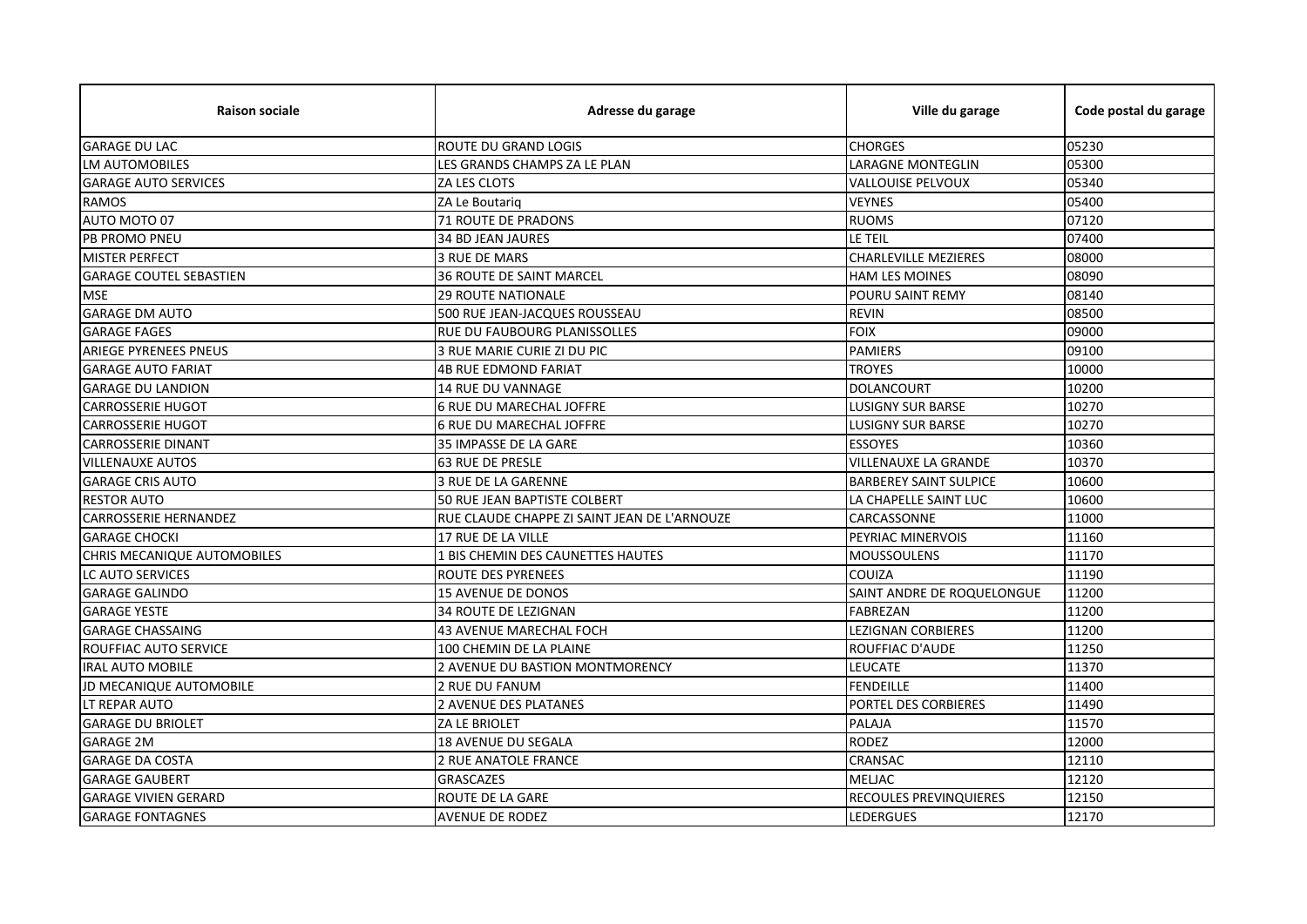| <b>Raison sociale</b>               | Adresse du garage                                | Ville du garage             | Code postal du garage |
|-------------------------------------|--------------------------------------------------|-----------------------------|-----------------------|
| <b>D CLIC AUTO</b>                  | <b>60 AVENUE DU QUERCY</b>                       | VILLEFRANCHE DE ROUERGUE    | 12200                 |
| <b>FOURNIE JEROME</b>               | LE BOURG                                         | SANVENSA                    | 12200                 |
| <b>GARAGE BOUDOU</b>                | ROUTE DE BOUZOULS                                | <b>GABRIAC</b>              | 12340                 |
| <b>SARL FONTLAURIE</b>              | Z.A. LE BOURGUET                                 | <b>VABRES L'ABBAYE</b>      | 12400                 |
| <b>GARAGE LAVAUR</b>                | LE PONT NEUF                                     | SAINT CHELY D'AUBRAC        | 12470                 |
| <b>GARAGE FUMEL</b>                 | LE BOURG                                         | <b>ST SATURNIN DE LENNE</b> | 12560                 |
| <b>GARAGE GAYRAUD ET FILS</b>       | 15 ZA DE L'ISSART                                | <b>NAUCELLE</b>             | 12800                 |
| CARROSSERIE DE MONTOLIVET           | 271 AVENUE DE MONTOLIVET                         | <b>MARSEILLE</b>            | 13012                 |
| <b>CARROSSERIE LES VIEUX CYPRES</b> | PLACE FABRE D EGLANTINE                          | MARSEILLE                   | 13013                 |
| <b>GARAGE DES 4 CHEMINS</b>         | <b>RN 538</b>                                    | LAMANON                     | 13113                 |
| <b>GARAGE DE L'ETOILE</b>           | 33 BOULEVARD DU ROYAUME UNI                      | <b>MIRAMAS</b>              | 13140                 |
| LP AUTOMOBILES                      | RUE GERARD GADIOT - ZAC FOURCHON                 | <b>ARLES</b>                | 13200                 |
| <b>BH CAR ARLES</b>                 | 22 RUE JOSEPH RAINARD ZI NORD                    | <b>ARLES</b>                | 13200                 |
| <b>OCAZ AUTO</b>                    | AVENUE DE LA PATROUILLE DE FRANCE                | <b>SALON DE PROVENCE</b>    | 13300                 |
| <b>FRANCK AUTOCCASION</b>           | 21 AVENUE DU 19 MARS 1962 ZAC DU PUJOL           | <b>AURIOL</b>               | 13390                 |
| <b>DYLAN'S CARROSSERIE</b>          | 2 CAMP MAJOR 1421 CHEMIN DEPARTEMENTAL           | <b>AUBAGNE</b>              | 13400                 |
| <b>SNRG</b>                         | 36. Route Nationale 8                            | SEPTEMES LES VALLONS        | 13420                 |
| <b>JM DISTRIBUTION</b>              | 43 ROUTE DE GARDANNE ZI DE TRETS                 | <b>TRETS</b>                | 13530                 |
| <b>BLT</b>                          | 201 ROUTE D'ARLES LIEU DIT POLE DE CADILLAN      | <b>GRAVESON</b>             | 13690                 |
| <b>GT AUTO</b>                      | 78 RUE DE BAYEUX                                 | <b>CAEN</b>                 | 14000                 |
| PIERRE AUTOMOBILE                   | 768 ROUTE DU SAP                                 | LE MESNIL-GUILLAUME         | 14100                 |
| <b>GARAGE DE LA VIGNERIE</b>        | ZAC DE LA VIGNERIE                               | <b>DIVES SUR MER</b>        | 14160                 |
| SAMMAR AUTOMOBILES                  | RUE DU BIEF RUE DU MANOIR L'ELU ZA DES TANNERIES | SAINT PIERRE EN AUGE        | 14170                 |
| <b>GRENIER AUTO</b>                 | 236 ROUTE DE L'AIGLE                             | <b>LA VESPIERE</b>          | 14290                 |
| MONTCHAMP MECANIQUE                 | 2 RUE DE LA LIBERTE                              | <b>MONTCHAMP</b>            | 14350                 |
| <b>GARAGE LEPLANOIS</b>             | 12 RUE GEORGES BRASSENS LE BENY BOCAGE           | SOULEUVRE EN BOCAGE         | 14350                 |
| <b>FRED OTO</b>                     | <b>4 RUE REMBRANDT BUGATTI</b>                   | <b>MOULT CHICHEBOVILLE</b>  | 14370                 |
| <b>CLASSIC MOTORS</b>               | ROUTE DE GRANVILLE                               | <b>VIRE</b>                 | 14500                 |
| <b>GARAGE LAVERGN AUTO</b>          | <b>QUARTIER DE LA LAITERIE</b>                   | <b>JUSSAC</b>               | 15250                 |
| <b>TB AUTO</b>                      | <b>LES PRADES</b>                                | <b>USSEL</b>                | 15300                 |
| <b>TUSSON AUTOMOBILES</b>           | <b>6 ROUTE DE RUFFEC</b>                         | <b>TUSSON</b>               | 16140                 |
| LE POINT MECA                       | VIGNES ET TERRES DE LA FONTAINE                  | <b>CHABRAC</b>              | 16150                 |
| <b>GARAGE DOREAU</b>                | 245 RUE DES ECOLES LE BOURG                      | <b>SAINT CYBARDEAUX</b>     | 16170                 |
| <b>GARAGE LALUT</b>                 | LAUBERTIERE                                      | <b>GENAC</b>                | 16170                 |
| ROUMAZIERES AUTO SERVICE            | <b>13 RUE DE LA COMMANDERIE</b>                  | ROUMAZIERES LOUBERT         | 16270                 |
| <b>MARCADIER CHRISTIAN</b>          | Route d'Aubeterre                                | <b>ST SEVERIN</b>           | 16390                 |
| <b>AUNIS AUTOMOBILE</b>             | <b>19 RUE FREDERIC MISTRAL</b>                   | LA ROCHELLE                 | 17000                 |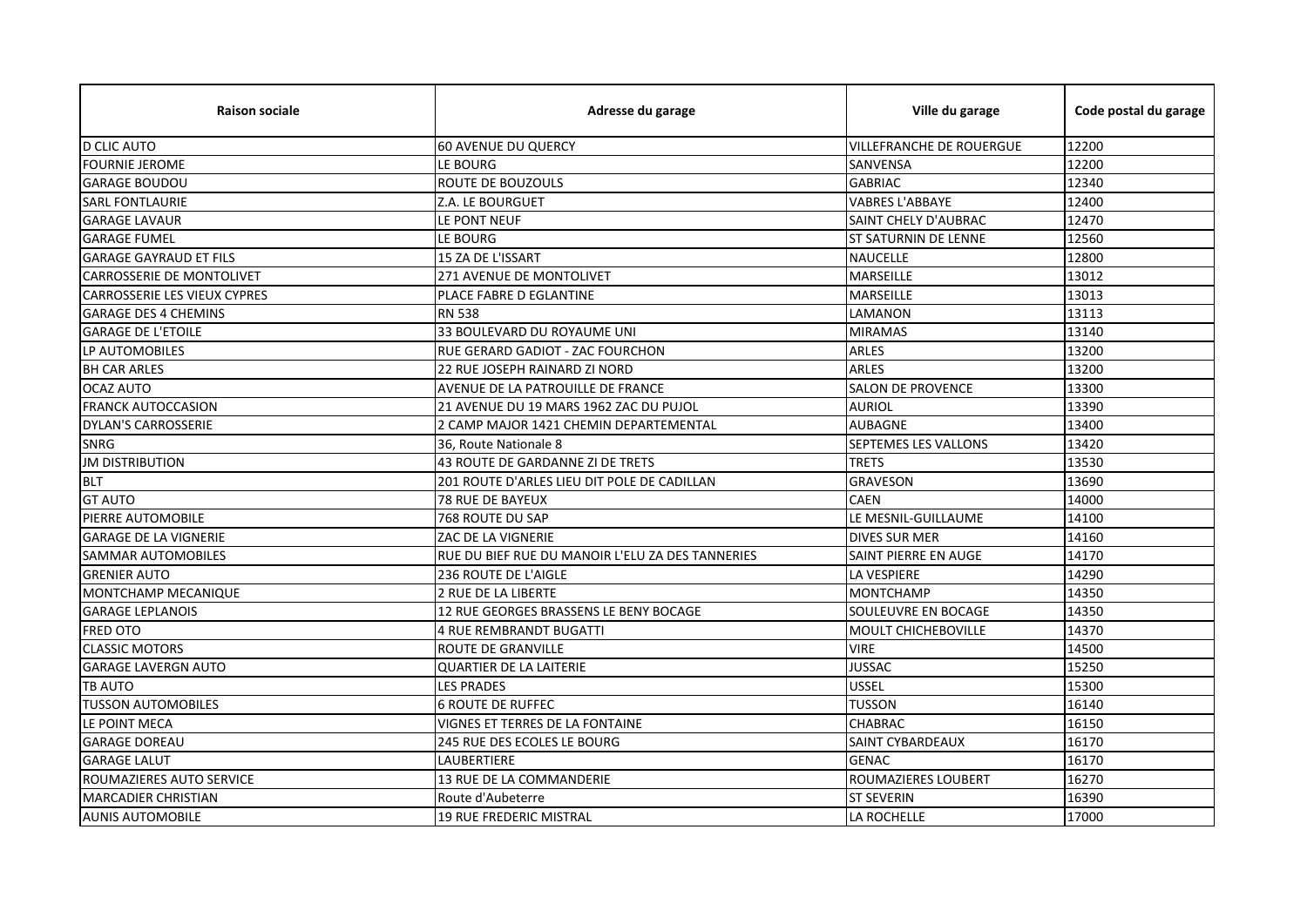| <b>Raison sociale</b>                      | Adresse du garage                                  | Ville du garage               | Code postal du garage |
|--------------------------------------------|----------------------------------------------------|-------------------------------|-----------------------|
| <b>CARROSSERIE PEINTURE MOREAU ET FILS</b> | ZA LA CHAMPAGNE ST GEORGES PARC ATLANTIQUE         | <b>SAINTES</b>                | 17100                 |
| <b>AUTO PNEUS SERVICE</b>                  | 51 BD DE SAINTONGE                                 | <b>MONTENDRE</b>              | 17130                 |
| <b>GARAGE VIGNE</b>                        | 16 RUE DU TREUIL GRAS                              | PUILBOREAU                    | 17138                 |
| <b>GARAGE JER'AUTO</b>                     | 1 RUE DE L'INDUSTRIE                               | <b>MATHA</b>                  | 17160                 |
| <b>SAINT SULP AUTO</b>                     | ZA LA QUEUE DE L'ANE 19 BIS RUE SAINT EXUPERY      | SAINT SULPICE DE ROYAN        | 17200                 |
| ROY PNEUS SERVICES SARL                    | 13 RUE NICOLAS APPERT ZONE ARTISANALE DE LIAUZE    | PONT L'ABBE D'ARNOULT         | 17250                 |
| <b>GARAGE RENVOISE</b>                     | <b>24 RUE NATIONALE</b>                            | <b>SAINT PORCHAIRE</b>        | 17250                 |
| CENTRE AUTO GUERIN ET FILS                 | <b>ZA PIED SEC</b>                                 | <b>GEMOZAC</b>                | 17260                 |
| <b>GARAGE ECO</b>                          | 2 RUE EMILE PENAUD BATIMENT 16                     | <b>ROCHEFORT</b>              | 17300                 |
| <b>GARAGE GRATIOT</b>                      | 74 ROUTE DE LA ROCHELLE PARANCAY                   | <b>BERNAY SAINT MARTIN</b>    | 17330                 |
| <b>GARAGE 100 FILTRES SARL BRADBURY</b>    | 32 RUE D'AUNIS                                     | <b>NERE</b>                   | 17510                 |
| <b>GARAGE DU GUA SARL CHLOE</b>            | <b>87 RUE SAINT LAURENT</b>                        | LE GUA                        | 17600                 |
| <b>GARAGE REPIE</b>                        | <b>45 AVENUE DE SAINTES LE BOURG</b>               | SAINT HILAIRE DE VILLEFRANCHE | 17770                 |
| <b>GARAGE ET CARROSSERIE TANGUY</b>        | 14 AVENUE DE LA REPUBLIQUE                         | <b>BURIE</b>                  | 17770                 |
| <b>GARAGE AUTOMOBILES DE BOURGES</b>       | <b>64 AVENUE DE LA PROSPECTIVE</b>                 | <b>BOURGES</b>                | 18000                 |
| <b>GARAGE MARX DORMOY</b>                  | <b>6 AVENUE PIERRE SEMARD</b>                      | <b>BOURGES</b>                | 18000                 |
| AD AUTO MECA                               | 1410 MONTBOULIN                                    | SAINT-MARTIN-D'AUXIGNY        | 18110                 |
| BV AUTOMOBILES SAS GMG                     | ZI LES NOIX BRULEES                                | <b>ORVAL</b>                  | 18200                 |
| <b>GARAGE MECAMIKE</b>                     | 25 ROUTE DE CHATEAUMEILLANT                        | <b>CULAN</b>                  | 18270                 |
| <b>MECALIBRE SERVICES</b>                  | <b>14 ROUTE DE NEVERS</b>                          | JOUET SUR L'AUBOIS            | 18320                 |
| <b>GARAGE GUILLOT</b>                      | <b>36 ROUTE DE BOURGES</b>                         | <b>MERY ES BOIS</b>           | 18380                 |
| <b>GARAGE BIESSE</b>                       | <b>9 ROUTE DE NEVERS</b>                           | <b>SAVIGNY EN SEPTAINE</b>    | 18390                 |
| AUTO 18                                    | RUE VICTOR HUGO                                    | SAINT GERMAIN DU PUY          | 18390                 |
| <b>GARAGE DE GIVRY</b>                     | <b>47 RUE SALVADOR ALLENDE</b>                     | <b>FOECY</b>                  | 18500                 |
| <b>GARAGE DES LOGES (18)</b>               | <b>44 ROUTE DES LOGES</b>                          | <b>BENGY SUR CRAON</b>        | 18520                 |
| <b>GARAGE MAROT</b>                        | <b>10 AVENUE VICTOR HUGO</b>                       | <b>TULLE</b>                  | 19000                 |
| <b>GARAGE MACEDO</b>                       | 71 AVENUE EMILE ZOLA                               | <b>BRIVE LA GAILLARDE</b>     | 19100                 |
| <b>CHRIS AUTO</b>                          | LA CROIX DE L'AIGUILLON                            | <b>USSAC</b>                  | 19270                 |
| <b>GARAGE CHARBONNEL</b>                   | LES QUATRES ROUTES                                 | <b>ALBUSSAC</b>               | 19380                 |
| <b>GARAGE PAUCARD</b>                      | <b>31 RUE DES ARENES</b>                           | <b>NAVES</b>                  | 19460                 |
| <b>GARAGE ROBERT AURELIEN</b>              | 7 RUE DES ARTISANS ZA LES ROSES                    | <b>SAINTE FORTUNADE</b>       | 19490                 |
| <b>GARAGE ROSIKON</b>                      | <b>RN 89</b>                                       | <b>ST HILAIRE PEYROUX</b>     | 19560                 |
| <b>GARAGE NOUAILLE</b>                     | LES QUATRES ROUTES                                 | <b>SAINT CLEMENT</b>          | 19700                 |
| AJACCIO AUTO RAPID'SERVICES                | <b>15 BD SAMPIERO</b>                              | <b>AJACCIO</b>                | 20000                 |
| APM CASABIANCA                             | ROND POINT DE BODICCIONE STATION VITO DE LA ROCADE | <b>AJACCIO</b>                | 20090                 |
| <b>DFA SARL</b>                            | COL DE LA SEGHIA RN 196                            | <b>BASTELICACCIA</b>          | 20129                 |
| DOLCE VITA AUTOMOBILE                      | <b>AGOSTA PLAGE</b>                                | <b>PORTICCIO</b>              | 20166                 |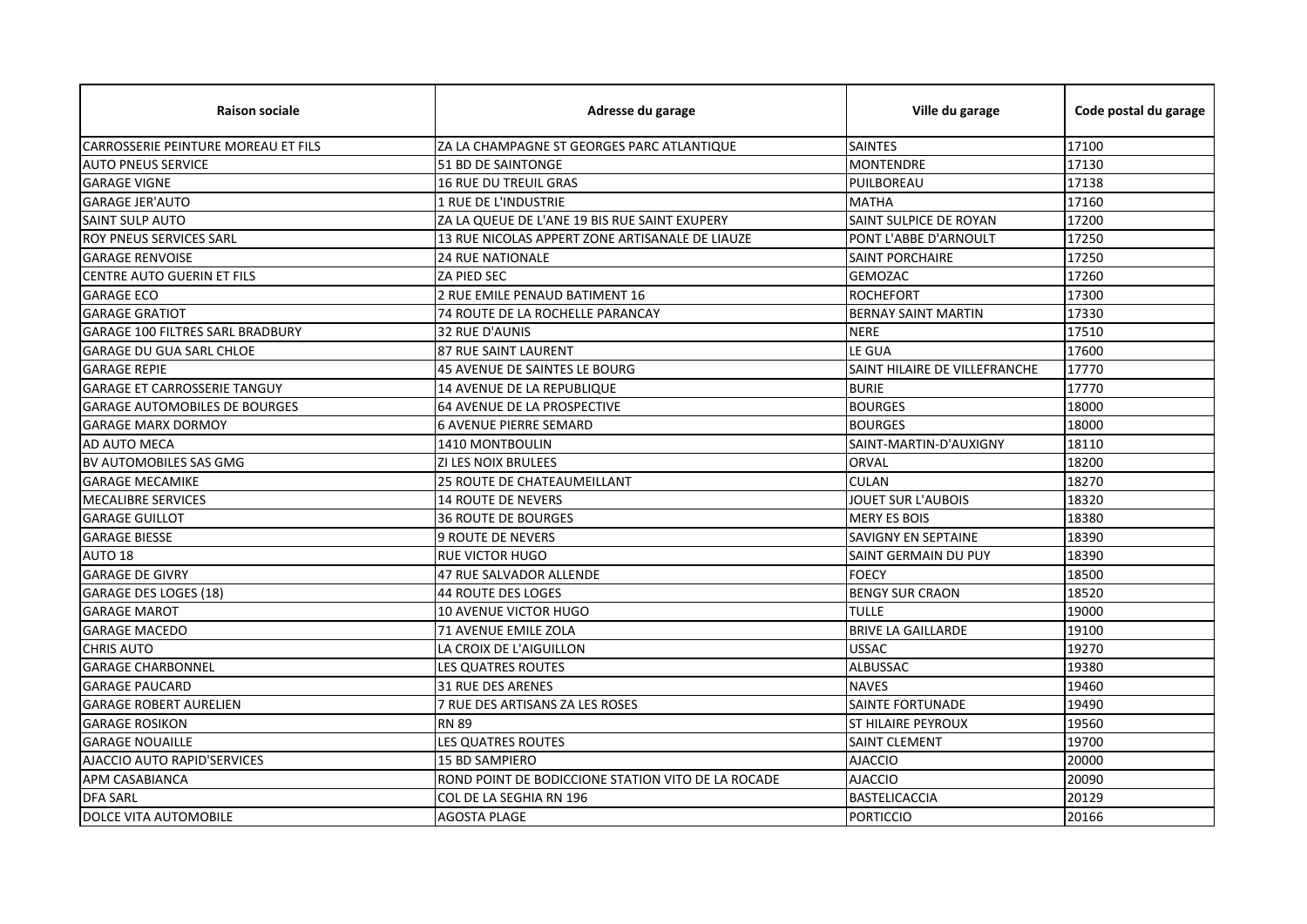| <b>Raison sociale</b>               | Adresse du garage                   | Ville du garage           | Code postal du garage |
|-------------------------------------|-------------------------------------|---------------------------|-----------------------|
| <b>VS MOTORS</b>                    | ZI BALEONE LOT PANCHETTA            | SARROLA CARCOPINO         | 20167                 |
| <b>MECANICO</b>                     | <b>QUARTIER SCAFAREDDA</b>          | SANTA MARIA SICHE         | 20190                 |
| <b>SARL FABIANI</b>                 | 65 COURS LUCIEN BONAPARTE BP 844    | AJACCIO CEDEX 4           | 20192                 |
| <b>GARAGE MAILLARD</b>              | <b>8 RUE DU POTET</b>               | <b>MARCILLY SUR TILLE</b> | 21120                 |
| <b>BEAUNE AUTOPASSION</b>           | <b>7 RUE DES VEROTTES</b>           | <b>BEAUNE</b>             | 21200                 |
| <b>GARAGE LONDIN</b>                | 30 RUE GRILLOT LA CROIX DE MOLPHEY  | <b>MOLPHEY</b>            | 21210                 |
| <b>GARAGE BEUREL</b>                | 1 RUE DES MOULISSARDS               | <b>TALANT</b>             | 21240                 |
| PAGNY AUTMOBILES                    | <b>38 ROUTE DE SEURRE</b>           | CHAMBLANC                 | 21250                 |
| <b>GARAGE VANSTAEVEL</b>            | <b>13 ROUTE D'ARNAY</b>             | <b>BLIGNY / OUCHE</b>     | 21360                 |
| <b>GARAGE BOULEY PAUL</b>           | ROUTE DEPARTEMENTALE 11             | <b>MANLAY</b>             | 21430                 |
| <b>GARAGE FRUTHIOT THIERRY</b>      | ZA                                  | <b>FAIN LES MONTBARD</b>  | 21500                 |
| <b>MECANIKO</b>                     | ZA DU GUINEFORT                     | <b>SAINT CARNE</b>        | 22100                 |
| <b>GARAGE SP AUTO</b>               | RUE DU PILON ZA DE L'ESPERANCE      | QUESSOY                   | 22120                 |
| <b>GARAGE LE HERISSE</b>            | 17 RUE SAINT-GERMAIN DE BEAUSOLEIL  | <b>HÉNON</b>              | 22150                 |
| <b>GARAGE OTO DU LIE</b>            | 18 RUE JEAN BAPTISTE ILLIO          | PLOEUC L'HERMITAGE        | 22150                 |
| <b>GUINGAMP SERVICES</b>            | 22 BD DE LA MARNE                   | <b>GUINGAMP</b>           | 22200                 |
| <b>GARAGE URVOAS</b>                | <b>3 RUE TREGUIER</b>               | <b>PLOUGUIEL</b>          | 22220                 |
| <b>GARAGE LE BRUN</b>               | <b>23 RUE DU HONCHET</b>            | PLURIEN                   | 22240                 |
| <b>GARAGE DU LEFF</b>               | ZA DE KERCADIOU                     | LANVOLLON                 | 22290                 |
| <b>K AUTOMOBILES</b>                | 11 RUE JEAN MARIE LE FOLL           | PLOUBEZRE                 | 22300                 |
| <b>GARAGE COUTO DE LIMA</b>         | ZA DU DILY                          | PLUMAUDAN                 | 22350                 |
| <b>GARAGE BROUARD</b>               | <b>15 ROUTE DES CAPS</b>            | <b>HENANSAL</b>           | 22400                 |
| <b>ARMOR GARAGE</b>                 | <b>4 KERGUILAVEN</b>                | <b>PLOUEZEC</b>           | 22470                 |
| ROSE DES VENTS AUTOMOBILES SARL CGF | <b>ZA DES LANDES</b>                | <b>PLOUER SUR RANCE</b>   | 22490                 |
| <b>GARAGE ROCABOIS</b>              | 3 RUE DE BELLEVUE                   | <b>TREVE</b>              | 22600                 |
| <b>STEPHANE BEATRIX</b>             | <b>ZA DE KERINGANT</b>              | <b>SAINT QUAY PERROS</b>  | 22700                 |
| <b>SARL LE TEXIER</b>               | LAUNAY                              | SAINT BRANDAN             | 22800                 |
| <b>SAS DEPROV BW</b>                | ZA LES BOIS VERTS                   | LE GRAND BOURG            | 23240                 |
| <b>GARAGE BOIRON AUTO SERVICES</b>  | 13 CHABANNES                        | SAINT PIERRE DE FURSAC    | 23290                 |
| <b>SOUMANS DEPANNAGE</b>            | <b>LES GOUTTES</b>                  | <b>SOUMANS</b>            | 23600                 |
| <b>GARAGE DU COIN</b>               | 1 ROUTE DE SARCELLES                | <b>AUZANCES</b>           | 23700                 |
| <b>GARAGE OLIVIER AUTO</b>          | <b>14 ROUTE DE MAURIAC</b>          | <b>NEUVIC</b>             | 24190                 |
| <b>CLINIC AUTO</b>                  | ROUTE DE SOUILLAC                   | SARLAT LA CANEDA          | 24200                 |
| <b>GARAGE DUTEL LUDOVIC</b>         | 1 ROUTE DU MOULIN DE FAYE           | <b>MONTCARET</b>          | 24230                 |
| <b>MA MECA</b>                      | <b>THIBAUT BAS</b>                  | MONBAZILLAC               | 24240                 |
| <b>GARAGE MARQUET</b>               | ROUTE DE NONTRON                    | <b>JAVERLHAC</b>          | 24300                 |
| <b>GARAGE TSCHAGGENY</b>            | ROUTE DE PERIGUEUX COMBECOUYERE SUD | <b>MENSIGNAC</b>          | 24350                 |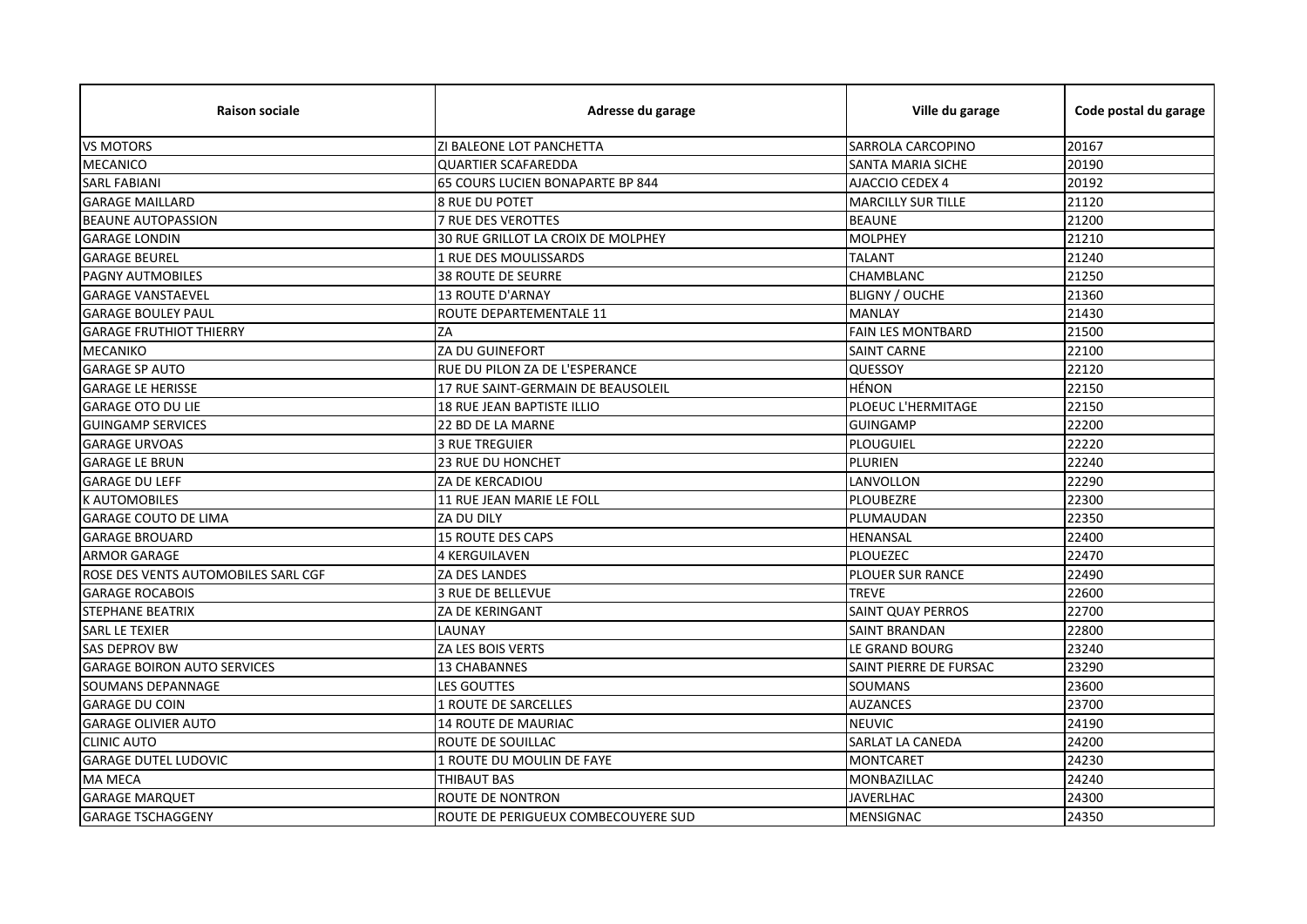| <b>Raison sociale</b>                    | Adresse du garage                            | Ville du garage                | Code postal du garage |
|------------------------------------------|----------------------------------------------|--------------------------------|-----------------------|
| <b>XAV AUTO</b>                          | LE BOURG                                     | <b>BUSSIERE BADIL</b>          | 24360                 |
| <b>COURARIE GEOFFREY</b>                 | <b>120 ROUTE DE LIMOGES</b>                  | <b>ANTONNE ET TRIGONANT</b>    | 24420                 |
| <b>DARNIGE</b>                           | <b>BOURG</b>                                 | <b>TREMOLAT</b>                | 24510                 |
| <b>GARAGE CHAMBREAU</b>                  | LE BOURG                                     | <b>SAINTE ALVERE</b>           | 24510                 |
| <b>ALBERT AUTOMOBILES</b>                | ZA RN 21                                     | <b>BOUNIAGUES</b>              | 24560                 |
| <b>GARAGE DOUCHET LUDOVIC</b>            | LA PLANTE ROUTE DE MONTPON                   | <b>VILLEFRANCHE DE LONCHAT</b> | 24610                 |
| <b>GARAGE FRUGIER</b>                    | <b>1 AVENUE MEGE</b>                         | JUMILHAC LE GRAND              | 24630                 |
| <b>COULOUNIEIX AUTO</b>                  | 356 BIS AVE CHURCHILL                        | <b>COULOUNIEIX BOURG</b>       | 24660                 |
| <b>AUTO SERVICE 24</b>                   | CHANTECOR                                    | TRELISSAC                      | 24750                 |
| RS MECA SERVICES                         | <b>12 RUE DES TILLEULS</b>                   | <b>EMAGNY</b>                  | 25170                 |
| <b>SPEED MECA</b>                        | 100 AVENUE DU MARECHAL DE LATTRE DE TASSIGNY | LE RUSSEY                      | 25210                 |
| <b>SELECT AUTOMOBILES</b>                | 19 RUE DE BESANCON                           | <b>NOVILLARS</b>               | 25220                 |
| <b>GARAGE JUSTO</b>                      | 18 AVENUE DE L'ARMEE DE L'EST                | <b>PONTARLIER</b>              | 25300                 |
| <b>AMIOT FRED</b>                        | ROUTE DE GRANDFONTAINE                       | <b>TORPES</b>                  | 25320                 |
| <b>MECA GP</b>                           | <b>17 A GRANDE RUE</b>                       | <b>BOLANDOZ</b>                | 25330                 |
| PAULIN AUTO SERVICE                      | 11 ROUTE DE LYON                             | <b>QUINGEY</b>                 | 25440                 |
| <b>GARAGE MERCADAL</b>                   | 1 rue des gouttes                            | <b>TARCENAY</b>                | 25620                 |
| <b>MASSON EURL</b>                       | 45 RUE DE BESANCON                           | SAINTE SUZANNE                 | 25630                 |
| <b>CE AUTOMOBILES</b>                    | <b>10 RUE DES ARTISANS</b>                   | <b>AVANNE AVENEY</b>           | 25720                 |
| <b>CAR OCCAS</b>                         | <b>3 ROUTE NATIONALE</b>                     | LARNOD                         | 25720                 |
| <b>GARAGE DE L'AVENUE</b>                | 9 AVENUE DU MAQUIS                           | <b>ROMANS</b>                  | 26100                 |
| <b>GARAGE MOCELLIN FRERES</b>            | <b>QUARTIER LES ROCHES BRUNES</b>            | <b>ST NAZAIRE EN ROYANS</b>    | 26190                 |
| <b>GARAGE DES RENONCEES</b>              | 73 AVENUE LEON AUBIN                         | <b>LIVRON SUR DROME</b>        | 26250                 |
| <b>JP SERVICES MECA</b>                  | <b>2 IMPASSE DU RAFOUR</b>                   | <b>LES GRANGES GONTARDES</b>   | 26290                 |
| <b>GARAGE DU PLANAS</b>                  | <b>680 ROUTE DU PLANAS</b>                   | <b>CHAROLS</b>                 | 26450                 |
| <b>GARAGE BOURG ACHARD SARL BOUANFEL</b> | <b>138 RUE CARLET</b>                        | <b>BOURG ACHARD</b>            | 27310                 |
| <b>GARAGE DE BREMULE</b>                 | 1 RUE DES CHATAIGNIERS GAILLARDBOIS          | <b>VAL D'ORGER</b>             | 27440                 |
| <b>D.DOLLE</b>                           | <b>22 GRANDE RUE</b>                         | <b>ECOS</b>                    | 27630                 |
| <b>BS AUTOMOBILE</b>                     | 11 RUE DES CANADIENS                         | SAINT OUEN DU TILLEUL          | 27670                 |
| <b>GARAGE DE L'EUROPE</b>                | ZAE LE FROC DUHAMEL AVENUE DE L'EUROPE       | LE BOSC ROGER EN ROUMOIS       | 27670                 |
| <b>VITRANT</b>                           | 13 BIS RUE DU BOIS                           | <b>NEAUFLES SAINT MARTIN</b>   | 27830                 |
| <b>GARAGE BUTTEAU ERIC</b>               | 22 RUE DE MESLAY LE GRENET                   | <b>BAILLEAU-LE-PIN</b>         | 28120                 |
| <b>TF AUTO</b>                           | 9 RUE DE LA CROIX BADIN                      | <b>COURVILLE SUR EURE</b>      | 28190                 |
| <b>GARAGE DES RONCETTES</b>              | <b>40 RUE DES RONCETTES</b>                  | SAINT DENIS LES PONTS          | 28200                 |
| <b>GARAGE DE VILSAIN</b>                 | 17 ZA DE VILSAIN 2                           | CHATEAUDUN                     | 28200                 |
| <b>GARAGE DE LA PERRUCHE</b>             | R.N. 23 SORTIE MONTLANDON                    | ST VICTOR DE BUTHON            | 28240                 |
| DS AUTO 28                               | 39 C ROUTE D'OULINS                          | ANET                           | 28260                 |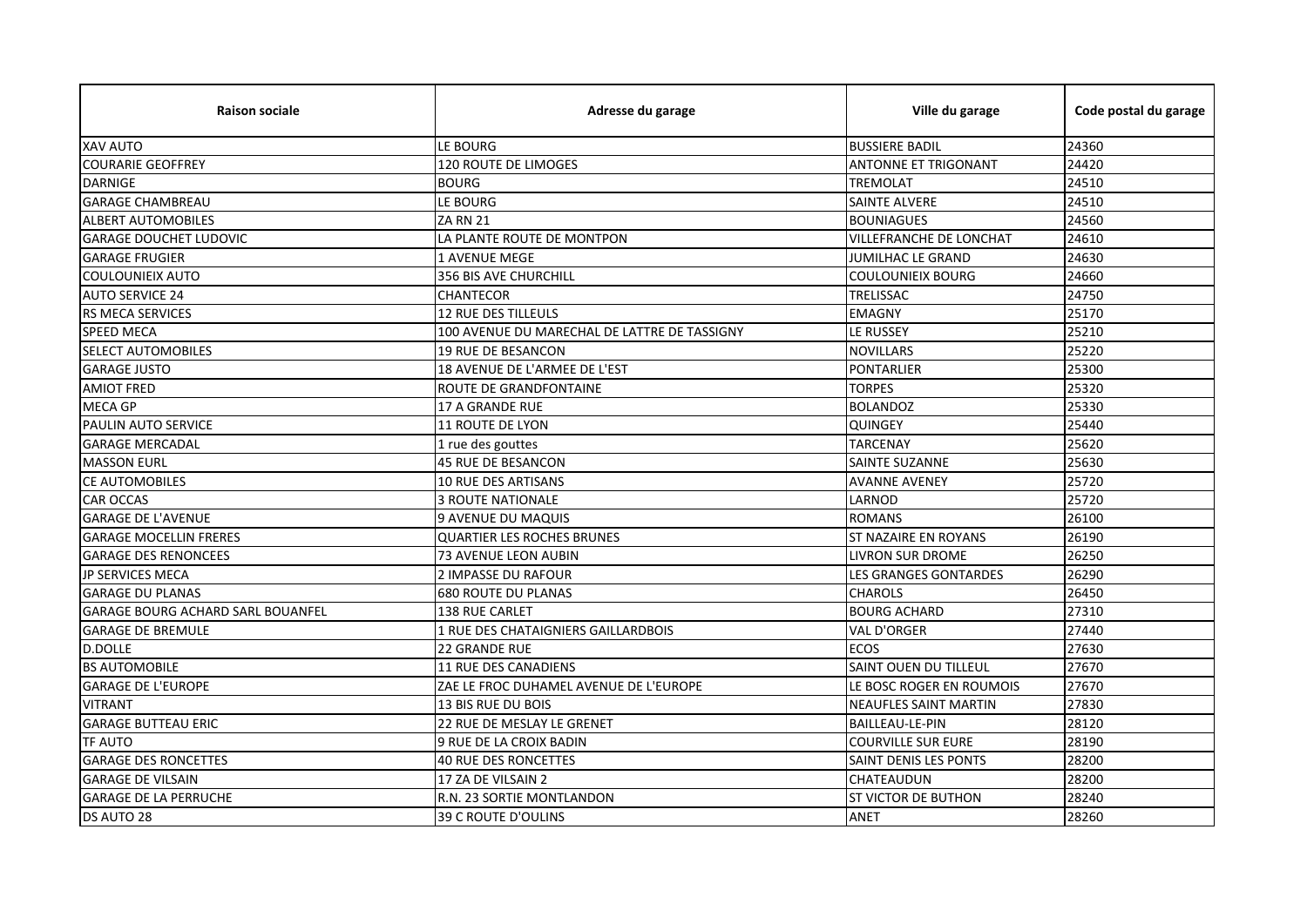| <b>Raison sociale</b>                       | Adresse du garage                        | Ville du garage            | Code postal du garage |
|---------------------------------------------|------------------------------------------|----------------------------|-----------------------|
| <b>BS AUTO</b>                              | <b>63 RUE PAUL BERT</b>                  | MAINVILLIERS               | 28300                 |
| <b>GARAGE BELLANGER</b>                     | AVENUE DE LA MESSESSELLE                 | <b>NOGENT LE ROTROU</b>    | 28400                 |
| <b>GARAGE PICHARD</b>                       | <b>80 BIS RUE BRETONNERIE</b>            | NOGENT LE ROTROU           | 28400                 |
| GARAGE 3C 28                                | <b>3 RUE HENRI DUPONT</b>                | VERNOUILLET                | 28500                 |
| <b>CENTRE AUTOPRIMO</b>                     | <b>40 ROUTE DE CHARTRES</b>              | VERNOUILLET                | 28500                 |
| <b>SARL GARAGE VOLANT</b>                   | ZA DE PRAJOU-MARIE                       | LE CLOITRE-PLEYBEN         | 29190                 |
| GARAGE DU PETIT PARIS - EURL VENNEGUES LOIC | <b>13 RUE D'AUDIERNE</b>                 | <b>BREST</b>               | 29200                 |
| SERVICES AUTOS PLOUGONVELIN                 | ZA TOUL AN IBIL                          | PLOUGONVELIN               | 29217                 |
| L ATELIER DE STEPH                          | 13 RUE PEN AR PONT                       | SAINT-POL-DE-LÉON          | 29250                 |
| <b>GARAGE DU CROISSANT</b>                  | ROUTE DE SAINT POL                       | PLOUGOULM                  | 29250                 |
| <b>TEDDY GARAGE</b>                         | ROUTE DE SAINT ANTOINE                   | PLOUEZOC'H                 | 29252                 |
| <b>TY KORN</b>                              | PLACE LEON CHEMINANT                     | <b>SAINT RENAN</b>         | 29290                 |
| <b>GLR AUTOMOBILES</b>                      | 8 ROUTE DE PONT SCORFF                   | QUIMPERLE                  | 29300                 |
| <b>GARAGE DU VERN</b>                       | ZA DU VERN                               | LANDIVISIAU                | 29400                 |
| <b>GARAGE MOBIHAN</b>                       | 1 BIS RUE DU CROAZOU                     | PLOUNEVEZ LOCHRIST         | 29430                 |
| <b>GARAGE DERRIEN BRUNO</b>                 | LA GARE                                  | TREFLEZ                    | 29430                 |
| <b>GARAGE GRALL</b>                         | 9 RUE DE LANDIVISIAU                     | <b>PLOUZEVEDE</b>          | 29440                 |
| <b>GARAGE LE MAT</b>                        | LA GARE                                  | <b>HANVEC</b>              | 29460                 |
| <b>GARAGE ROBERT CORRE</b>                  | Z.A. TOUL AR RANNIC                      | PLOUGASTEL                 | 29470                 |
| <b>GARAGE ARGOUARCH</b>                     | ZA DU LAUNAY                             | SAINT MARTIN DES CHAMPS    | 29600                 |
| <b>GARAGE CAROFF YOHAN</b>                  | 14 HENT LANMEUR                          | <b>GUIMAEC</b>             | 29620                 |
| <b>BREIZ REMORQUAGE</b>                     | route de ploudalmézeau                   | <b>BOHARS</b>              | 29820                 |
| <b>GARAGE VIGOUROUX</b>                     | <b>MAS AMOUROUX</b>                      | <b>LES PLANS</b>           | 30340                 |
| <b>GARAGE DU CAPRA</b>                      | ZONE DU CAPRA CHEMIN DES OLIVETTES       | <b>MEJANNES LES ALES</b>   | 30340                 |
| <b>ECM AUTO</b>                             | 126 ROUTE DE SAINT PRIVAT                | SAINT PRIVAT DES VIEUX     | 30340                 |
| <b>GARAGE MARSEILLE PERE ET FILS</b>        | <b>30 ROUTE DE FONS</b>                  | <b>GAJAN</b>               | 30730                 |
| <b>GIUDICELLI SARL</b>                      | 329 AVE DOCTEUR FLEMING-ZI DE ST CESAIRE | <b>NIMES</b>               | 30900                 |
| <b>VMG PERFORMANCE</b>                      | 12 RUE DE LA VEDIERE                     | CODOGNAN                   | 30920                 |
| <b>SAV CARBURANTS</b>                       | Quai Plages et Boutonet                  | ST ANDRE DE VALBORGNE      | 30940                 |
| <b>AUTO MOBIL GLASS</b>                     | 35 AVENUE DE TOULOUSE                    | <b>BAGNERES DE LUCHON</b>  | 31110                 |
| <b>DIBAUTO</b>                              | <b>16 RUE DES PYRENEES</b>               | PORTET-SUR-GARONNE         | 31120                 |
| <b>GARAGE DU STADE</b>                      | <b>ROUTE DE LARRA</b>                    | LAUNAC                     | 31330                 |
| <b>GARAGE MALEPERE</b>                      | <b>266 ROUTE DE REVEL</b>                | <b>TOULOUSE</b>            | 31400                 |
| <b>FREDO MECANIC</b>                        | LE VILLAGE                               | <b>TOUTENS</b>             | 31460                 |
| VARELA                                      | <b>2407 ROUTE DU PLANTAUREL</b>          | LABARTHE S/LEZE            | 31860                 |
| J AUTOCASS                                  | <b>MORMES LA GARE</b>                    | SAINTE CHRISTIE D'ARMAGNAC | 32370                 |
| <b>GARAGE PUCHOUAU PERE ET FILS</b>         | <b>ROUTE DE TARBES</b>                   | <b>BARCELONNE DU GERS</b>  | 32720                 |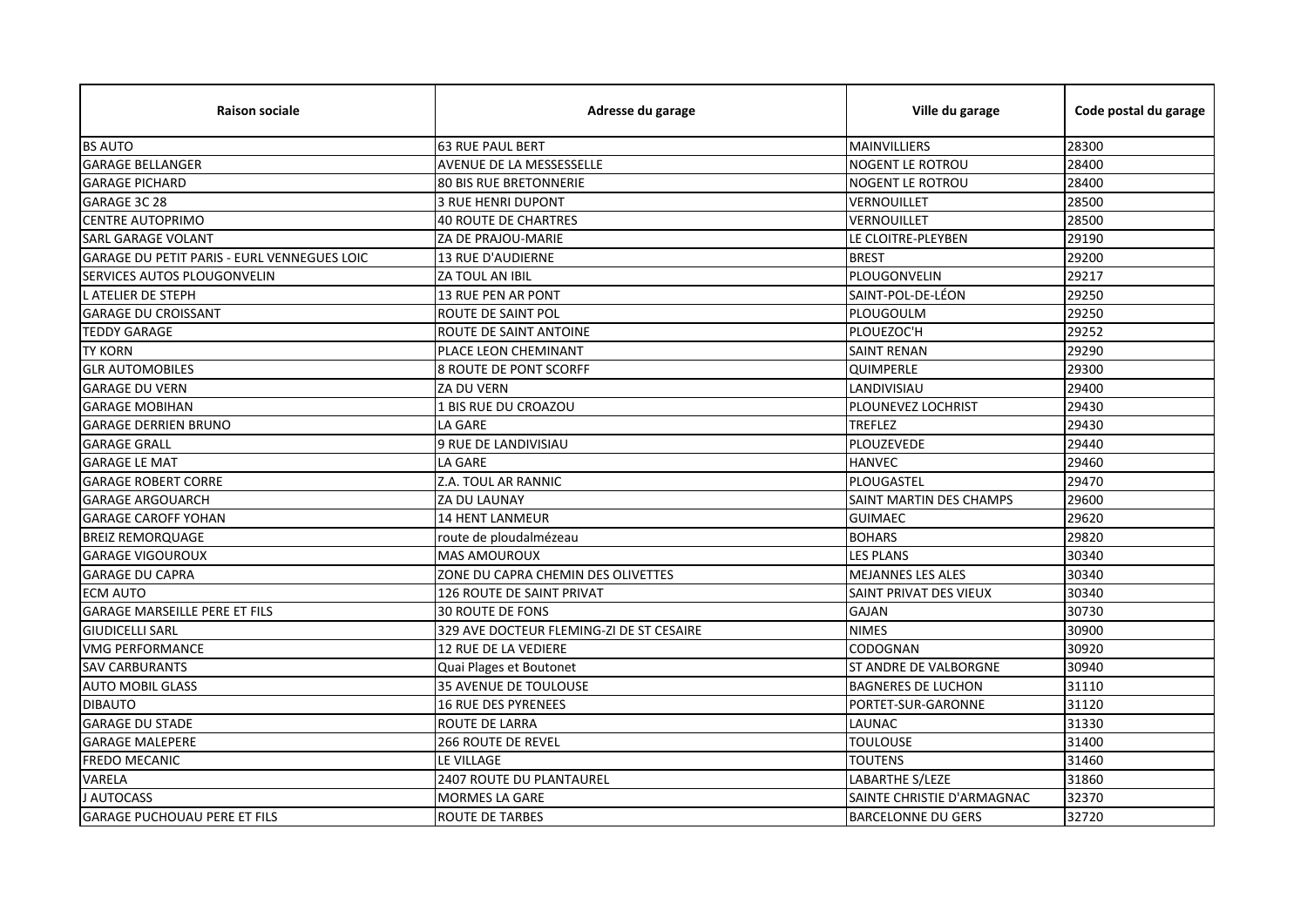| <b>Raison sociale</b>              | Adresse du garage                                        | Ville du garage               | Code postal du garage |
|------------------------------------|----------------------------------------------------------|-------------------------------|-----------------------|
| LA CENTRALE DE L'AUTOMOBILE        | <b>69 RUE DES VIVANTS</b>                                | <b>BORDEAUX</b>               | 33100                 |
| <b>CARROSSERIE VICTOR HUGO</b>     | <b>20 RUE CHARLES CANTE</b>                              | LE BOUSCAT                    | 33110                 |
| <b>CAP 33 AUTOMOBILE</b>           | 31 AVENUE DU COLONEL PIERRE BOURGOIN                     | <b>MARTIGNAS SUR JALLE</b>    | 33127                 |
| <b>GARAGE DU ROND POINT</b>        | 94 AVENUE MONTAIGNE                                      | SAINT MEDARD EN JALLES        | 33160                 |
| <b>KY MOTORS</b>                   | 1 AVENUE ANDROMEDE ZONE ARTISANALE GALAXIE 1             | SAINT MEDARD EN JALLES        | 33160                 |
| <b>MECA ELKA</b>                   | <b>9 RUE GALILEE</b>                                     | LE HAILLAN                    | 33185                 |
| MIK@AUTO                           | 1 RUE LOUIS PANHARD                                      | <b>LA REOLE</b>               | 33190                 |
| <b>GARAGE MERLET</b>               | <b>LA GARENNE</b>                                        | <b>LAMOTHE LANDERRON</b>      | 33190                 |
| <b>FERNANDEZ EURL</b>              | 1 LIEU DIT PONT DE GAGNARD                               | <b>ST ANDRE ET APPELLES</b>   | 33220                 |
| <b>GARAGE KESSLER</b>              | LIEU DIT LA BOURNAGUE                                    | <b>MARGUERON</b>              | 33220                 |
| <b>SARL ATELIERS DES MOREAUX</b>   | <b>38 AVENUE GEORGES RIVIERE</b>                         | <b>SALLEBOEUF</b>             | 33370                 |
| LEMETAYER                          | 1 AVENUE DES PROVINCES                                   | <b>ARTIGUES PRES BORDEAUX</b> | 33370                 |
| <b>FARGUES AUTO SERVICES</b>       | <b>6 ALLEE DE BOIS MENU</b>                              | <b>FARGUES SAINT HILAIRE</b>  | 33370                 |
| <b>FA MECANIQUE</b>                | <b>10 ZA DES TABERNOTTES</b>                             | <b>YVRAC</b>                  | 33370                 |
| <b>GARAGE AMA AUTOMOBILES</b>      | 25 AVENUE DE LA REPUBLIQUE                               | <b>SAINT LOUBES</b>           | 33450                 |
| <b>ACTIVE AUTO</b>                 | 67 AVENUE DU GENERAL LECLERC                             | <b>PESSAC ALOUETTE</b>        | 33600                 |
| <b>CHAPMAN ASSOCIES</b>            | 43 ROUTE DES GRAVES RN 113                               | <b>PORTETS</b>                | 33640                 |
| THE SEVENTH ART - MG MOTORS        | 15 ZA DE CALENS ENTREPOT 2                               | <b>BEAUTIRAN</b>              | 33640                 |
| MECA BV 33                         | 120 ROUTE DE CANTELOUP BAT 1                             | <b>BEYCHAC ET CAILLAU</b>     | 33750                 |
| <b>CABIROL FRERES</b>              | 2 ROUTE DE COUDREAU                                      | SAINT DENIS DE PILE           | 33910                 |
| <b>GARAGE DULUCQ</b>               | 4 RUE D'AQUITAINE                                        | <b>HOURTIN</b>                | 33990                 |
| <b>MD AUTOMOBILES</b>              | CHEMIN DE LA CARRIERASSE                                 | <b>MONTARNAUD</b>             | 34570                 |
| <b>CARS DOCTOR</b>                 | 9 RUE DES QUATRE VENTS                                   | LE CRES                       | 34920                 |
| <b>GARAGE ROCHEE SAMUEL</b>        | 11 BOULEVARD FRANKLIN ROOSEVELT                          | <b>RENNES</b>                 | 35000                 |
| <b>GARAGE DE LA BOUGEOIRE</b>      | 2 RUE DU HUIT MAI                                        | LA GUERCHE DE BRETAGNE        | 35130                 |
| <b>PARIGNE AUTOMOBILES</b>         | <b>19 RUE DES ECOLES</b>                                 | <b>PARIGNE</b>                | 35133                 |
| <b>MCP CARROSSERIE</b>             | 4 ZA DU COUDRAIS                                         | <b>ROMAGNE</b>                | 35133                 |
| <b>GARAGE DU BREIL</b>             | ZA DE LA GARE                                            | TREFFENDEL                    | 35380                 |
| <b>GARAGE DU GIFARD</b>            | <b>8 RUE DU GIFARD</b>                                   | <b>DOMLOUP</b>                | 35410                 |
| <b>ESPACE 3</b>                    | PARC D'ACTIVITE LES PEUPLIERS II 10 AVENUE DES PEUPLIERS | <b>CESSON SEVIGNE</b>         | 35510                 |
| LOHEAC STAND AUTO                  | 1 RUE DE L'ECUSSON                                       | <b>LOHEAC</b>                 | 35550                 |
| <b>SN AUTOS</b>                    | <b>19 AVENUE D'ANTRAIN</b>                               | BAZOUGES-LA-PÉROUSE           | 35560                 |
| <b>GARAGE GALOPINT SARL DUGALO</b> | 31 GRANDE RUE                                            | <b>BAINS SUR OUST</b>         | 35600                 |
| <b>GARAGE ROZE</b>                 | <b>4 RUE DE L'OSERAIE</b>                                | <b>DOMALAIN</b>               | 35680                 |
| <b>RICHARD AUTO 35</b>             | 11 RUE DES VILLES BILLY                                  | <b>LA RICHARDAIS</b>          | 35780                 |
| <b>GARAGE PELLETIER</b>            | <b>62 AVENUE JOHN KENNERY</b>                            | CHATEAUROUX                   | 36000                 |
| <b>XHIMIK WORKSHOP</b>             | 37 ROUTE D'ISSOUDUN                                      | <b>SAINT AOUT</b>             | 36120                 |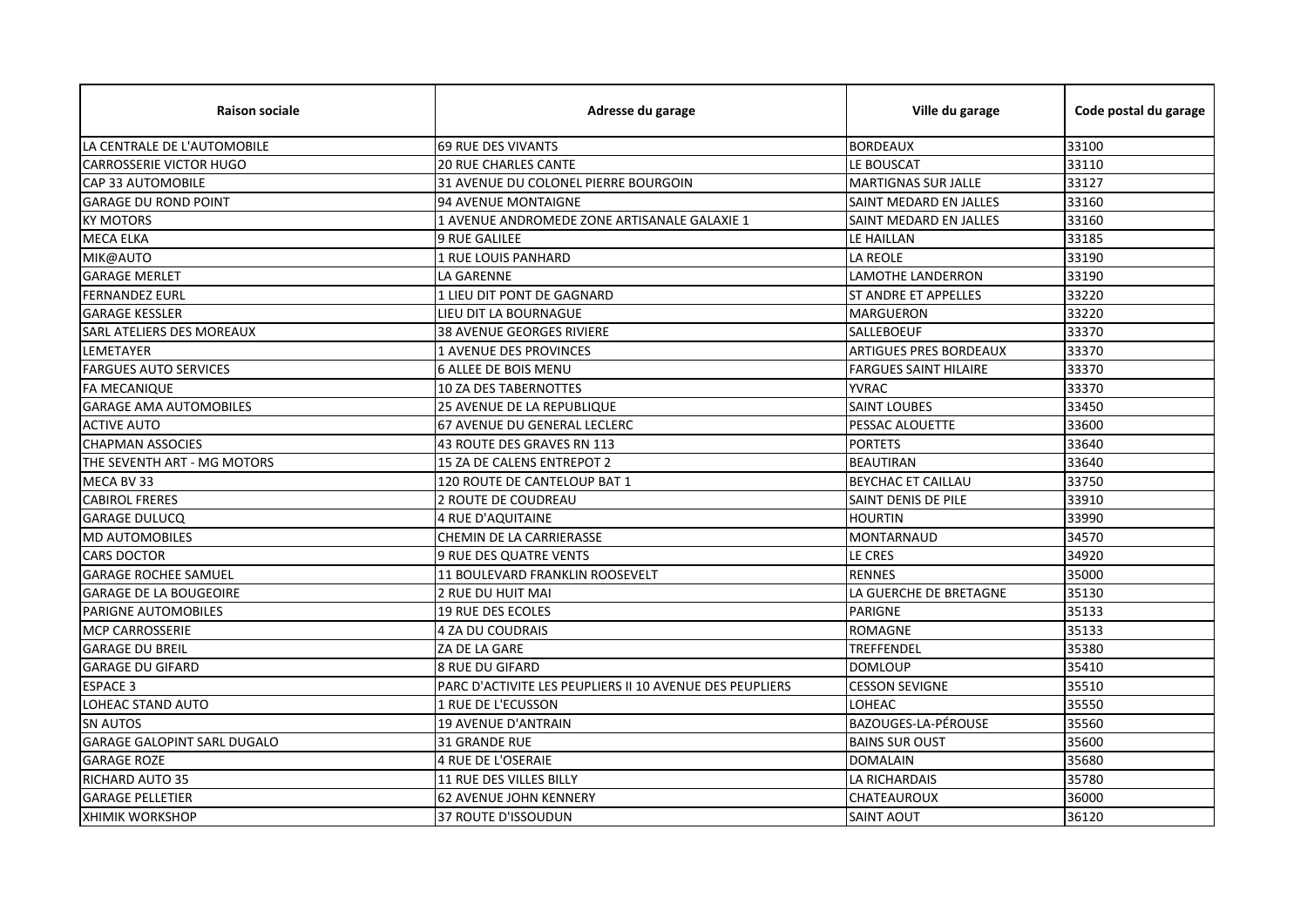| <b>Raison sociale</b>             | Adresse du garage                                | Ville du garage             | Code postal du garage |
|-----------------------------------|--------------------------------------------------|-----------------------------|-----------------------|
| <b>REPAR AUTOS 36</b>             | ZAIC LES FINEAUX ROUTE DE DIORS                  | MONTIERCHAUME               | 36130                 |
| <b>GARAGE WALLON</b>              | <b>28 ROUTE DE LA CHATRE</b>                     | <b>CREVANT</b>              | 36140                 |
| <b>JF AUTOS</b>                   | <b>5 ROUTE DE PLESSIS</b>                        | <b>ARGENTON SUR CREUSE</b>  | 36200                 |
| <b>BRENNE AUTO SERVICES</b>       | <b>8 ROUTE DE SAINT MICHEL</b>                   | <b>MEZIERES EN BRENNE</b>   | 36290                 |
| <b>GARAGE BOUQUET ET FILS</b>     | <b>LA FORET</b>                                  | SAINT HILAIRE SUR BENAIZE   | 36370                 |
| <b>GARAGE VOLTAIRE</b>            | 11 RUE VOLTAIRE                                  | <b>TOURS</b>                | 37000                 |
| <b>RSC AUTO</b>                   | 41 BIS ROUTE DE LOUDUN                           | <b>RICHELIEU</b>            | 37120                 |
| REIGNAC AUTO SERVICES             | ZA LA GARE RUE DES PIGEONNEAUX                   | REIGNAC SUR INDRE           | 37310                 |
| <b>GARAGE AUGIS JEROME</b>        | <b>7 ROUTE DE TOURS</b>                          | <b>CHEMILLE SUR DEME</b>    | 37370                 |
| BY MOTOR                          | LIEU DIT DU VIVIER 20 AVENUE DE LA GRANDE MAISON | SAINT LAURENT EN GATINES    | 37380                 |
| <b>CHINON DIESEL</b>              | 7 RUE ROLLAND PILAIN                             | <b>CHINON</b>               | 37500                 |
| <b>MARCEL AUTOS 38</b>            | <b>4 RUE DES SAYES</b>                           | L'ISLE D'ABEAU              | 38080                 |
| <b>GARAGE DES 4 ROUTES</b>        | <b>4 ROUTE DE GRENOBLE</b>                       | <b>SAINT ROMANS</b>         | 38160                 |
| <b>MD MECA SERVICES</b>           | <b>85 ZA LA NOYERAIE</b>                         | <b>CHATTE</b>               | 38160                 |
| <b>GARAGE TEYZIER</b>             | <b>PRES BRUNET</b>                               | <b>ST ANTOINE L'ABBAYE</b>  | 38160                 |
| <b>GIKA JACCO AUTO QUAD</b>       | <b>31 AVENUE ROBERT HUANT</b>                    | <b>VILLARD BONNOT</b>       | 38190                 |
| <b>ML AUTO SERVICES</b>           | <b>48 MONTEE SAINT MARCEL</b>                    | <b>VIENNE</b>               | 38200                 |
| <b>MK MOTORS</b>                  | <b>49 BIS ROUTE DE GRENOBLE</b>                  | TULLINS                     | 38210                 |
| <b>PLANETE VERTE</b>              | <b>180 ROUTE DE CREMIEU</b>                      | TIGNIEU JAMEYZIEU           | 38230                 |
| <b>GARAGE DE LANS</b>             | <b>65 ROUTE DE VILLARD</b>                       | LANS EN VERCORS             | 38250                 |
| <b>GARAGE EMEL AUTO</b>           | 2 RUE DES PALIS                                  | VILLEMOIRIEU                | 38460                 |
| AJC M AUTO                        | <b>39 AVENUE DE PAVIOT</b>                       | <b>VOIRON</b>               | 38500                 |
| <b>GARAGE LIVIDINI</b>            | <b>RUE DES METTANIES</b>                         | <b>PONTCHARRA</b>           | 38530                 |
| <b>FRED AUTO SARL BUENDIA</b>     | 9 B RUE GALILEE ZI DES CRAIES                    | <b>SAINT MAURICE L'EXIL</b> | 38550                 |
| CARROSSERIE DE MONTFERRAT         | LE FRANDAZ                                       | <b>MONTFERRAT</b>           | 38620                 |
| <b>AN MOTORS</b>                  | ZA DU CHAMPS DU ROY 119 CHEMIN                   | <b>CHASSE SUR RHONE</b>     | 38670                 |
| <b>HF AUTOS</b>                   | <b>LES PLANTEES</b>                              | PANISSAGE                   | 38730                 |
| <b>AUTO SERVICE TAXIS SARZIER</b> | ZA DU ROCHER 1710 ROUTE DE LA TABOURETTE         | <b>ESTRABLIN</b>            | 38780                 |
| <b>GARAGE LAFAYETTE</b>           | <b>CARREFOUR LAFAYETTE</b>                       | <b>DIEMOZ</b>               | 38790                 |
| <b>GARAGE FUSIER</b>              | 7 RUE DES VIGNES                                 | <b>BAVERANS</b>             | 39100                 |
| <b>GARAGE THIL AUTO</b>           | 58 B ROUTE DE LONGWY                             | <b>CHAUSSIN</b>             | 39120                 |
| <b>GARAGE COLLOMB</b>             | <b>3 RUE DES ACACIAS</b>                         | <b>BLETTERANS</b>           | 39140                 |
| O GARAGE FONT N                   | 20 RUE DE PARIS                                  | SAINT LAURENT EN GRANDVAUX  | 39150                 |
| <b>GARAGE GREVOT</b>              | <b>CHAMP LA CROIX</b>                            | <b>DIGNA</b>                | 39190                 |
| <b>GARAGE BARROT</b>              | <b>56 ROUTE DE VOITEUR</b>                       | <b>DOMBLANS</b>             | 39210                 |
| <b>AUTO 109</b>                   | ROUTE DE SOUCIA                                  | CHAMBERIA                   | 39270                 |
| <b>JURA AUTO SERVICES</b>         | ZI LES PLAINES 170 IMPASSE DES CHARMILLES        | <b>COURLAOUX</b>            | 39570                 |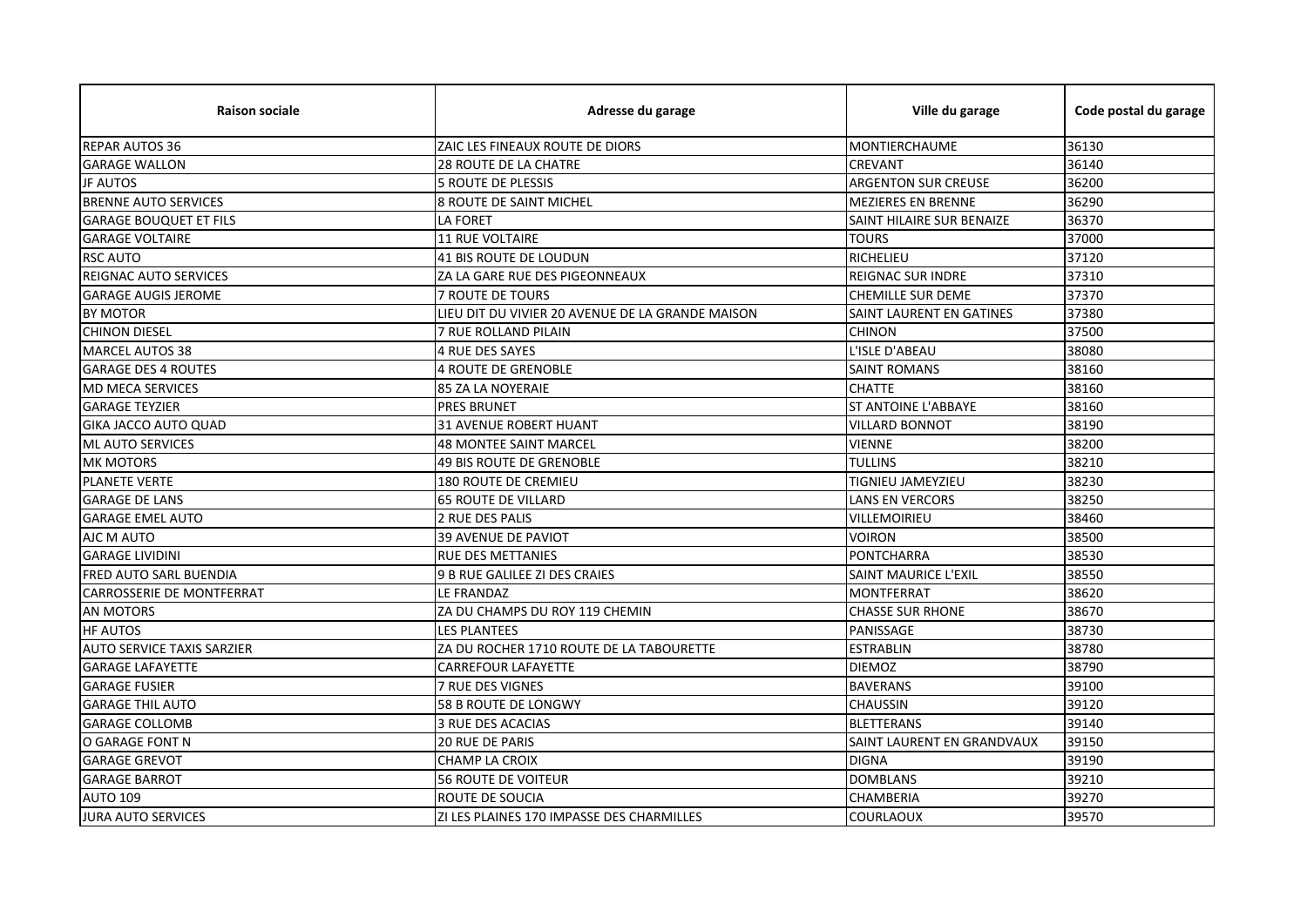| <b>Raison sociale</b>          | Adresse du garage                      | Ville du garage             | Code postal du garage |
|--------------------------------|----------------------------------------|-----------------------------|-----------------------|
| <b>PROPULSION</b>              | <b>5 RUE FRANCOIS ARAGO</b>            | <b>POLIGNY</b>              | 39800                 |
| <b>GARAGE LARROUQUERE</b>      | 1205 RUE FERME LARROUQUERE ZI          | MONT-DE-MARSAN              | 40000                 |
| <b>MRZO</b>                    | LE BOURG                               | <b>SAINT MARTIN D'ONEY</b>  | 40090                 |
| <b>LAPORTE</b>                 | ROUTE DU HOUGA                         | <b>MAZEROLLES</b>           | 40090                 |
| <b>AUREILHAN AUTO 40</b>       | 648 ROUTE DES ARTISANS ZONE ARTISANALE | <b>AUREILHAN</b>            | 40200                 |
| <b>CHALOSSE MECA</b>           | 2420 ROUTE D'HAGETMAU                  | <b>BERGOUEY</b>             | 40250                 |
| <b>GARAGE DU BELVEDERE</b>     | 723 BOULEVARD DU BELVEDERE             | SAINT PIERRE DU MONT        | 40280                 |
| <b>GARAGE PIERRE YANNICK</b>   | 37 ALLEE DU GARAGE                     | <b>ST GEOURS D'AURIBAT</b>  | 40380                 |
| <b>AUTOMOBILES CAZENAVE</b>    | 27 RUE DU CASTELLET                    | <b>SAINT SEVER</b>          | 40500                 |
| SARL ABJ AUTO                  | 1050 RUE DES CIBLES                    | SAINT PAUL LES DAX          | 40990                 |
| <b>QUALIGOM AUTO</b>           | <b>63 RUE MONTESQUIEU</b>              | <b>BLOIS</b>                | 41000                 |
| AUTO DP 41                     | 9 RUE DU PARC                          | <b>SELOMMES</b>             | 41100                 |
| <b>GARAGE SANDRE</b>           | 1 RUE DE LA RATELERIE                  | <b>VILLIERS SUR LOIR</b>    | 41100                 |
| <b>GARAGE THESEE AUTO</b>      | 17 RUE DE BEL AIR                      | <b>THESEE</b>               | 41140                 |
| <b>AUTOSATISFAIT 41</b>        | <b>42 RUE DU PLESSIS</b>               | <b>VEUZAIN SUR LOIRE</b>    | 41150                 |
| <b>GARAGE MOLINA</b>           | 53 BIS RUE DE VENDOME                  | LA VILLE AUX CLERCS         | 41160                 |
| <b>MASSET</b>                  | 142 avenue de Villefranche             | ROMORANTIN LANTHENAY        | 41200                 |
| <b>GARAGE LAMET CYRIL</b>      | LA CROIX SAINTE ANNE                   | LE GAULT DU PERCHE          | 41270                 |
| <b>GARAGE FONTAINE</b>         | <b>23 RUE NATIONALE</b>                | <b>ST JULIEN SUR CHER</b>   | 41320                 |
| <b>GARAGE DU TREFLE</b>        | <b>36 ROUTE DE MONTHOU</b>             | <b>THENAY</b>               | 41400                 |
| <b>RSM PNEUS</b>               | <b>6 RUE DENIS PAPIN</b>               | <b>LAMOTTE BEUVRON</b>      | 41600                 |
| <b>GARAGE JPS AUTO LASCAUX</b> | <b>78 AVENUE GENERAL DE GAULLE</b>     | <b>MONTOIRE SUR LE LOIR</b> | 41800                 |
| <b>GTO PASSION</b>             | 70 COURS FAURIEL                       | <b>SAINT ETIENNE</b>        | 42100                 |
| <b>ORLANDO AUTOMOBILE</b>      | <b>59 RUE DE LIOGIER</b>               | <b>ST ETIENNE</b>           | 42100                 |
| <b>AUTO DAVID</b>              | 1 RUE DES PLATANES                     | L'HORME                     | 42152                 |
| <b>GARAGE DE L'AERODROME</b>   | CHEMIN DE L'AERODROME                  | <b>ST LEGER SUR ROANNE</b>  | 42155                 |
| <b>GARAGE SF AUTO</b>          | 268 ROUTE DE SAINT MARCELIN            | SAINT JUST SAINT RAMBERT    | 42170                 |
| <b>GARAGE DES PRINCES</b>      | 300 RUE DES PRINCES                    | <b>MONTROND LES BAINS</b>   | 42210                 |
| <b>SV AUTO</b>                 | <b>4 BD DE SAGNAT</b>                  | ROCHE LA MOLIERE            | 42230                 |
| <b>ENER'J AUTO</b>             | LE BOURG                               | SAINT-MAURICE-EN-GOURGOIS   | 42240                 |
| <b>MG AUTOS</b>                | 26 D ROUTE DE L'ETRAT                  | <b>ST PRIEST EN JAREZ</b>   | 42270                 |
| <b>GARAGE C. VERILHAC</b>      | 7 CHEMIN CHANTEMERLE                   | <b>SAINT GALMIER</b>        | 42330                 |
| <b>MG AUTO SERVICES</b>        | 380 ROUTE DE CHAMPAGNY                 | ST HAON LE VIEUX            | 42370                 |
| <b>ALEX AUTO</b>               | 28 RUE DES GRANDES MAISONS             | LA FOUILLOUSE               | 42480                 |
| <b>GARAGE GIRAUD</b>           | <b>9 RUE DE LA CUILLERIE</b>           | <b>BALBIGNY</b>             | 42510                 |
| <b>ETABLISSEMENTS COMBAT</b>   | 1 BD DES ENTREPRISES ZI VAURE          | <b>MONTBRISON</b>           | 42600                 |
| <b>GARAGE REY</b>              | <b>AVENUE FELICITE</b>                 | <b>MAGNEUX HAUTE RIVE</b>   | 42600                 |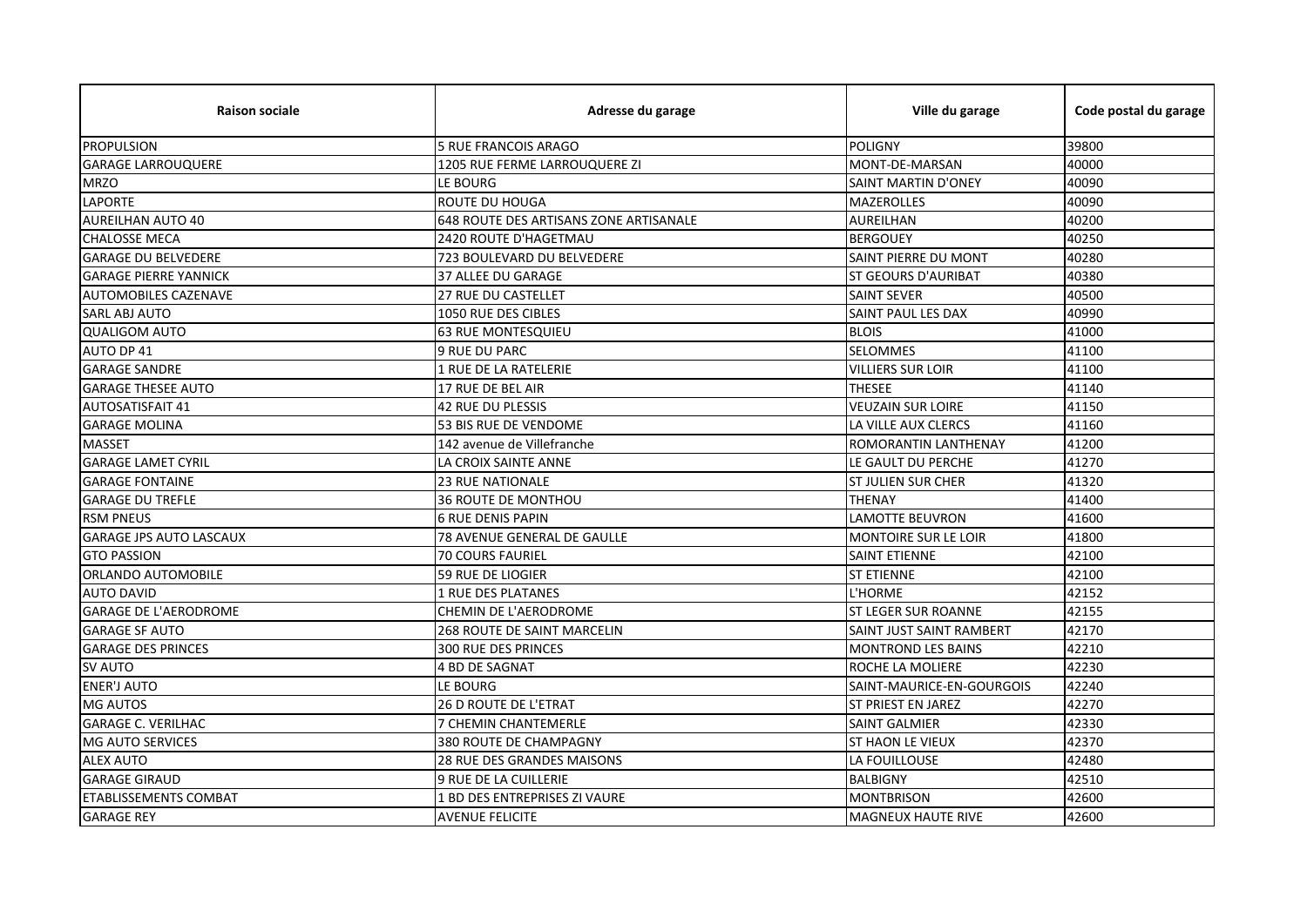| <b>Raison sociale</b>           | Adresse du garage                                  | Ville du garage            | Code postal du garage |
|---------------------------------|----------------------------------------------------|----------------------------|-----------------------|
| <b>VIGNE AUTO</b>               | <b>AVENUE DU PUY</b>                               | LE MONASTIER SUR GAZEILLE  | 43150                 |
| <b>EDG AUTOMOBILES</b>          | 95 RUE VIA FLUVIA ZA DE VERCHERES                  | YSSINGEAUX                 | 43200                 |
| <b>GARAGE BONNEFOY JEREMY</b>   | ZA LA GUIDE 2                                      | YSSINGEAUX                 | 43200                 |
| <b>GARAGE DUPUY</b>             | 205 CHEMIN DE JAPARINARD LES TOUCHES               | <b>MONTREGARD</b>          | 43290                 |
| DAV NEGOCE                      | ZA TERRES DE VILLENEUVE                            | SAINT FERREOL D'AUROURE    | 43330                 |
| <b>NAEL AUTO</b>                | ZA 10 LES PEDRAS                                   | SAINT ANDRE DES EAUX       | 44117                 |
| <b>GARAGE ABS</b>               | 11 BIS RUE DU 8 MAI                                | <b>BLAIN</b>               | 44130                 |
| <b>GARAGE CARBLAIN</b>          | ZONE INDUSTRIELLE LES BLUCHETS 3 RUE JOSEPH CUGNOT | <b>BLAIN</b>               | 44130                 |
| <b>GARAGE LUZEAU</b>            | LA RIDELAIS                                        | <b>FAY DE BRETAGNE</b>     | 44130                 |
| <b>GARAGE DE LA GARE</b>        | AVENUE DE LA LIBERATION                            | <b>ANCENIS</b>             | 44150                 |
| <b>GARAGE JCB</b>               | <b>28 RUE DE LA GERIAIS</b>                        | <b>BESNE</b>               | 44160                 |
| <b>GARAGE LE BRUN</b>           | 1 RUE DU PERE DE MONTFORT                          | SAINTE REINE DE BRETAGNE   | 44160                 |
| <b>JANNOT AUTO</b>              | <b>15 LA TONNERIE</b>                              | VAY                        | 44170                 |
| <b>GARAGE THABARD NICOLAS</b>   | <b>ZONE DES ARDILLAIS</b>                          | ST ETIENNE DE MER MORTE    | 44270                 |
| <b>GARAGE LB MECA</b>           | 5 RUE DES FOULONNIERS ZA DU PAYS DE GUEMENE        | <b>GUEMENE PENFAO</b>      | 44290                 |
| <b>GARAGE SARL VIGNARD</b>      | <b>ROUTE DE DERVAL</b>                             | PIERRIC                    | 44290                 |
| <b>MS AUTO</b>                  | <b>16 BIS LE PE CHIFFOLEAU</b>                     | SAINT LUMINE DE COUTAIS    | 44310                 |
| TOP-AUTO                        | 3 ROUTE DE CLISSON                                 | <b>MOUZILLON</b>           | 44330                 |
| <b>CDG AUTO</b>                 | ZA CHEMIN DES VIGNES RUE DE L'ERDRE                | <b>PETIT MARS</b>          | 44390                 |
| <b>SARL TRANS AUTOMOBILES</b>   | 160 RUE DE LA LOIRE                                | TRANS SUR ERDRE            | 44440                 |
| <b>GARAGE HUET</b>              | <b>5 RUE DE SAINT MARIE</b>                        | AVESSAC                    | 44460                 |
| PLC AUTO                        | 137 LA REGESERIE                                   | POUILLE LES COTEAUX        | 44522                 |
| <b>GV AUTO</b>                  | 15 RUE DU GRAND FOUGERAY                           | <b>SION LES MINES</b>      | 44590                 |
| <b>GARAGE BP AUTOMOBILES</b>    | 40 BIS RUE DE CHATEAUBRIANT                        | <b>DERVAL</b>              | 44590                 |
| <b>GARAGE SARL CHARLES</b>      | LES ROCHES BLANCHES                                | ST JULIEN DE VOUVANTES     | 44670                 |
| <b>MECA DAY</b>                 | <b>5 RUE DES EPINETTES</b>                         | PORT SAINT PERE            | 44710                 |
| <b>GARAGE GOUY</b>              | <b>4 RUE DE DREZEGUY</b>                           | <b>BATZ SUR MER</b>        | 44740                 |
| ARCADES AUTOS                   | 23 RUE DU LIEUTENANT MOUILLE                       | SAINT HERBLAIN             | 44800                 |
| CORQUILLEROY AUTOMOBILES S.A.   | 166 RUE DE ST FIRMIN DES VIGNES                    | AMILLY                     | 45200                 |
| <b>GARAGE DE LA CHENARDIERE</b> | <b>ROUTE DE SENS</b>                               | <b>COURTENAY</b>           | 45320                 |
| <b>CARROSSERIE CHESNAIS</b>     | 70 ROUTE DE BEAULIEU ZA LES CHAMPTOUX              | <b>CHATILLON SUR LOIRE</b> | 45360                 |
| <b>MONDIAL AUTO 45</b>          | <b>19 ROUTE NATIONALE 20</b>                       | <b>CERCOTTES</b>           | 45520                 |
| FD AUTOMOBILE                   | 55 ALLEE DU BOIS VERT ZA DU BOIS VERT              | SANDILLON                  | 45640                 |
| MARCAUTO45                      | <b>66 ROUTE NATIONALE 7</b>                        | <b>SOLTERRE</b>            | 45700                 |
| <b>GARAGE BARTOLO</b>           | <b>FLAYNAC LES BUGUELLES</b>                       | <b>PRADINES</b>            | 46090                 |
| <b>MIROY AUTO</b>               | ROUTE DE FIGEAC                                    | <b>GRAMAT</b>              | 46500                 |
| <b>GARAGE BRUNO NABARRETTE</b>  | <b>34 AVENUE RENE CASSIN</b>                       | SAINTE LIVRADE SUR LOT     | 47110                 |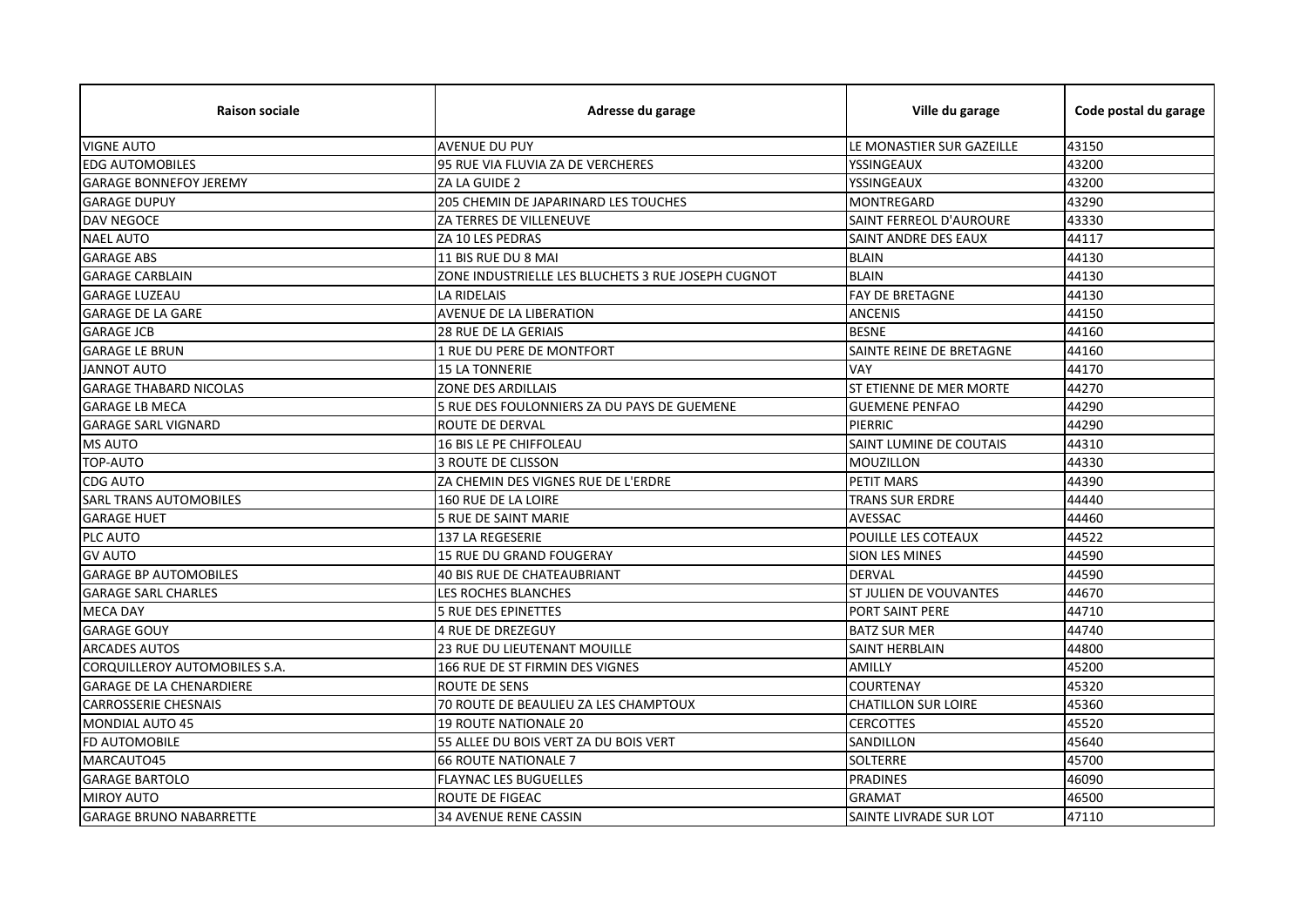| <b>Raison sociale</b>                       | Adresse du garage                                | Ville du garage                | Code postal du garage |
|---------------------------------------------|--------------------------------------------------|--------------------------------|-----------------------|
| <b>CENTRE AUTO BAZEILLAIS</b>               | LIEU DIT MORRAU                                  | <b>SAINTE BAZEILLE</b>         | 47180                 |
| <b>CGC AIGUILLON CARROSSERIE YON</b>        | 1 RUE CLAUDE DEBUSSY                             | <b>AIGUILLON</b>               | 47190                 |
| <b>GARAGE BIASI</b>                         | <b>GRANGE D'ESPAGNOL</b>                         | <b>CASTELMORON SUR LOT</b>     | 47260                 |
| PHILIPPE ORLIAC                             | <b>AU BOURG</b>                                  | LOUGRATTE                      | 47290                 |
| <b>BELLANGER FREDERIC</b>                   | SAINTE RADEGONDE                                 | VILLENEUVE SUR LOT             | 47300                 |
| AMP RACING BY GARAGE ROMERO                 | <b>3 AVENUE PAUL DANGLA</b>                      | <b>LAROQUE TIMBAUT</b>         | 47340                 |
| AGEN SUD AUTOMOBILE PALAIS DE L'AUTO        | 13 RUE DE RIGOULET ZAC DE GRESAILLES ET RIGOULET | <b>BOE</b>                     | 47550                 |
| <b>GARAGE LIONEL CHAPTAL</b>                | <b>ROUFFIAC</b>                                  | <b>SAINT BAUZILE</b>           | 48000                 |
| <b>GARAGE CALATAYUD</b>                     | 57 AVENUE DE LA REPUBLIQUE                       | LE MONASTIER                   | 48100                 |
| <b>GARAGE FREDERIC GRAVIL</b>               | <b>ROUTE DE MENDE</b>                            | <b>MEYRUEIS</b>                | 48150                 |
| <b>AUTO SERVICE D'APCHER</b>                | <b>BOULEVARD GUERIN D'APCHER</b>                 | ST CHELY D'APCHER              | 48200                 |
| <b>GARAGE STATION SERVICE OLIVIER FAYET</b> | <b>35 CHEMIN ROYAL</b>                           | <b>ISPAGNAC</b>                | 48320                 |
| <b>GARAGE BEAUREPAIRE</b>                   | <b>4 BLD HENRI ARNAULD</b>                       | <b>ANGERS</b>                  | 49100                 |
| <b>GARAGE GALLARD</b>                       | <b>26 RUE DES MAUGES</b>                         | <b>CHAUDRON EN MAUGES</b>      | 49110                 |
| <b>GARAGE AUBERT</b>                        | <b>72 RUE NATIONALE</b>                          | <b>SEICHES SUR LE LOIR</b>     | 49140                 |
| <b>GARAGE LEQUEUX</b>                       | <b>29 BIS GRAND RUE</b>                          | <b>JARZE</b>                   | 49140                 |
| <b>GARAGE BARDIN</b>                        | 2 ZA DE LA BIODE                                 | <b>SAINT CRESPIN SUR MOINE</b> | 49230                 |
| <b>EURL GUILLET SEBASTIEN</b>               | <b>18 RUE DE VENDEE</b>                          | <b>CHAMPTOCEAUX</b>            | 49270                 |
| <b>IP AUTO</b>                              | 64 RUE D'ANJOU VILLEDIEU LA BLOUERE              | VILLEDIEU LA BLOUERE           | 49450                 |
| <b>LIRE AUTO</b>                            | 57 IMPASSE CARDAN ZONE DES COURONNIERES - LIRE   | OREE D'ANJOU                   | 49530                 |
| <b>GARAGE GALARD</b>                        | 23 RUE D'ANJOU                                   | <b>TIGNE</b>                   | 49540                 |
| <b>GARAGE DE LA MOTTE SARL</b>              | LA MOTTE                                         | <b>ALLONNES</b>                | 49650                 |
| <b>AYROLES COURAIS</b>                      | ZA DU BOIS DE MONTS                              | <b>VIVY</b>                    | 49680                 |
| <b>AL LANGLOIS</b>                          | 84 ROUTE DE SAINT LO                             | <b>PERIERS</b>                 | 50190                 |
| <b>PERCY AUTO Sarl</b>                      | 43 Av. Général Bradley                           | <b>PERCY</b>                   | 50410                 |
| <b>QUINCAILLERIE DE LA HAGUE</b>            | RUE MILLECENT STATION ESSO                       | <b>BEAUMONT SUR HAGUE</b>      | 50440                 |
| LD MOTORS                                   | 90 RUE DU FBG SAINT ANTOINE                      | CHÂLONS-EN-CHAMPAGNE           | 51000                 |
| <b>GARAGE VERSEAU LUC</b>                   | 14 RUE FRANCOIS DOMINIQUE ARAGO                  | SAINT JUST SAUVAGE             | 51260                 |
| HALLOT REZIG SARL GARAGE DU LAC             | <b>3 AVENUE DE LA GARE</b>                       | <b>GIVRY EN ARGONNE</b>        | 51330                 |
| <b>SEDAP</b>                                | <b>14 RUE SAINTE LIBAIRE</b>                     | <b>VANAULT LE CHATEL</b>       | 51330                 |
| <b>AUTO NET 51</b>                          | 17 RUE DE LA POTIERE                             | <b>BETHENY</b>                 | 51450                 |
| MV AUTOS GARAGE DU STADE                    | 7 ROUTE DE CHAUDEFONTAINE                        | <b>SAINTE MENEHOULD</b>        | 51800                 |
| <b>GARAGE AUTO FERNANDES</b>                | RUE DU CHEVRIER                                  | <b>CHAUMONT</b>                | 52000                 |
| <b>EXCLUSIV AUTO</b>                        | 1 AVENUE DE BELGIQUE                             | RACHECOURT SUR MARNE           | 52170                 |
| LE PNEU A PRIX DISCOUNT                     | <b>51 AVENUE DE CHAMPAGNE</b>                    | <b>MONTIER EN DER</b>          | 52220                 |
| <b>LM AUTOMOBILE</b>                        | <b>ZI LES MOULIERES</b>                          | <b>CHALINDREY</b>              | 52600                 |
| <b>MG AUTO</b>                              | LA PILIERE                                       | PRE EN PAIL SAINT SAMSON       | 53140                 |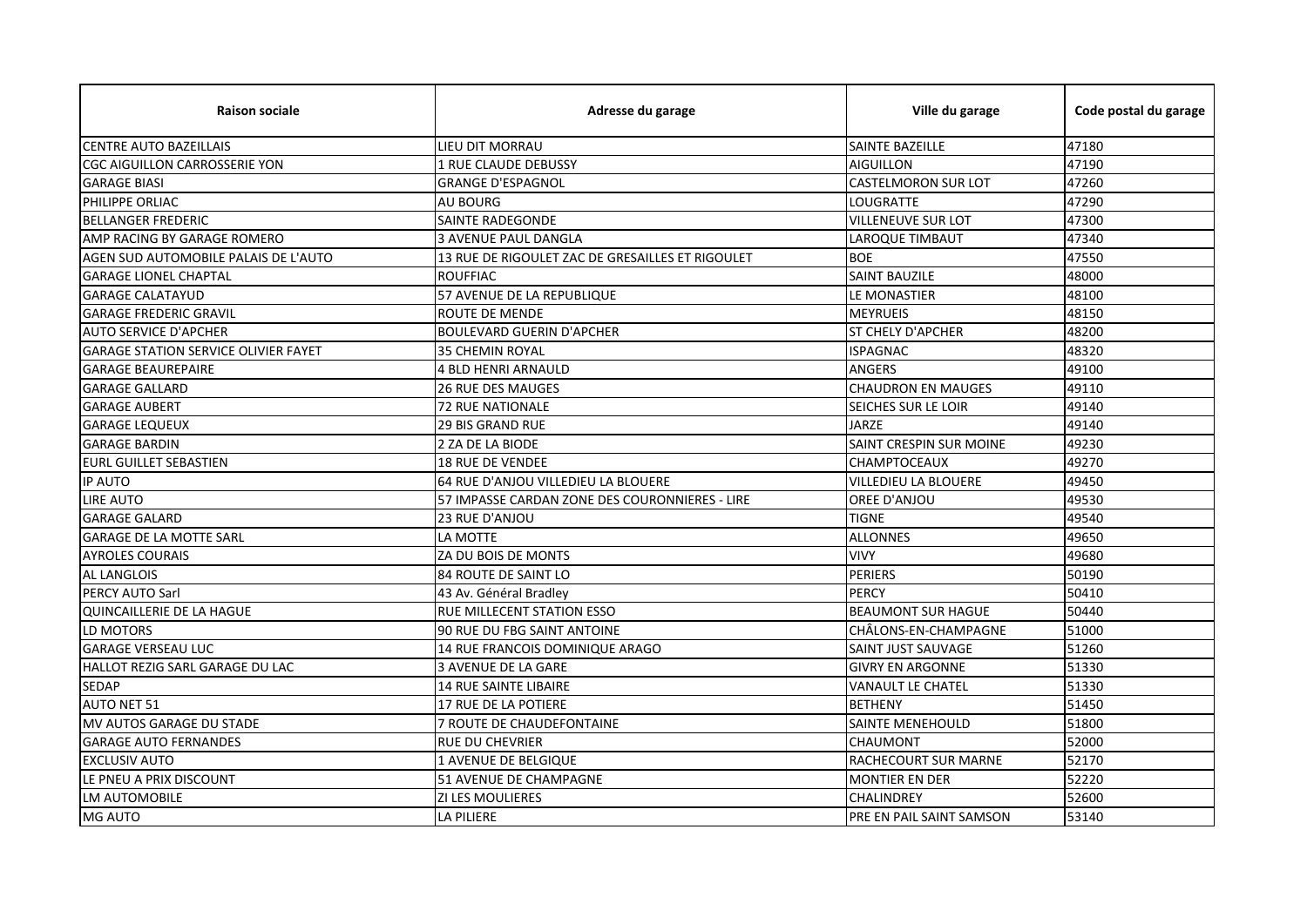| <b>Raison sociale</b>                             | Adresse du garage                 | Ville du garage                  | Code postal du garage |
|---------------------------------------------------|-----------------------------------|----------------------------------|-----------------------|
| <b>AUTOMECA</b>                                   | 13 B RUE D'ANJOU                  | LOIGNE SUR MAYENNE               | 53200                 |
| <b>HAMEAU DENIS</b>                               | ROUTE DE CHATEAU GONTIER          | <b>GENNES SUR GLAIZE</b>         | 53200                 |
| <b>DOHIN DANIEL</b>                               | <b>28 ROUTE DE SABLE</b>          | SAINT DENIS D'ANJOU              | 53290                 |
| <b>BESNEUX AUTO-PIECES</b>                        | <b>MONTALON</b>                   | <b>ST MARS SUR COLMONT</b>       | 53300                 |
| <b>CARROSSERIE DANVEAU</b>                        | LE SANS SOUCI                     | SAINT FRAIMBAULT DE PRIERES      | 53300                 |
| <b>STERN AUTOMOBILES</b>                          | LA MONNERIE ROUTE DE LOIRON       | RUILLE LE GRAVELAIS              | 53320                 |
| <b>CIBOIS AUTOMOBILES</b>                         | ZA DU CHAMP BLANC                 | <b>AVERTON</b>                   | 53700                 |
| <b>MECA FLO</b>                                   | <b>19 RUE JOLIOT CURIE</b>        | ROSIERES AUX SALINES             | 54110                 |
| <b>GARAGE BULL</b>                                | <b>56 RUE HOUDEVAUX</b>           | <b>BULLIGNY</b>                  | 54113                 |
| <b>SARL STATION POMPIDOU</b>                      | 60 BOULEVARD GEORGES POMPIDOU     | LUNEVILLE                        | 54300                 |
| <b>GARAGE CHEBANCE</b>                            | <b>3 BIS ROUTE DE NANCY</b>       | <b>HOUDELMONT</b>                | 54330                 |
| <b>RCR AUTO</b>                                   | 38 RUE GRANDE RUE                 | ARRACOURT                        | 54370                 |
| <b>TURCHINI</b>                                   | 10. rue de Verdun                 | <b>PIENNES</b>                   | 54490                 |
| <b>VTC PERFORMANCE</b>                            | RUE DU LIEUTENANT VASSEUR         | <b>BARLEDUC</b>                  | 55000                 |
| <b>GARAGE DE LA PAIX</b>                          | 7 RUE DE LA PAIX                  | <b>VERDUN</b>                    | 55100                 |
| <b>WEES AUTOS</b>                                 | 3 ALLEE DES WEES                  | <b>VERDUN</b>                    | 55100                 |
| <b>GARAGE DE SIVRY SUR MEUSE</b>                  | <b>44 ROUTE NATIONALE</b>         | <b>SIVRY SUR MEUSE</b>           | 55110                 |
| <b>GESNES MECA</b>                                | <b>6 ROUTE DE VARENNES</b>        | <b>GESNES EN ARGONNE</b>         | 55110                 |
| <b>GARAGE SCHLESSER</b>                           | ROUTE DE VIGNEULLES               | <b>HEUDICOURT SOUS LES COTES</b> | 55210                 |
| SOUILLY AUTOMOBILES                               | <b>56 VOIE SACREE</b>             | SOUILLY                          | 55220                 |
| <b>HAINAUX</b>                                    | ZA D'ALAMONT                      | SPINCOURT                        | 55230                 |
| <b>GARAGE MONY ALEX</b>                           | <b>3 ROUTE DE BAR LE DUC</b>      | <b>CHAUVONCOURT</b>              | 55300                 |
| <b>RICHARD BELIME</b>                             | 59 AVENUE DU GENERAL DE GAULLE    | <b>ETAIN</b>                     | 55400                 |
| <b>LIGNY AUTOMOBILES</b>                          | 61 RUE DES ETATS UNIS             | <b>LIGNY EN BARROIS</b>          | 55500                 |
| <b>GARAGE RANGER</b>                              | AVENUE DE VERDUN ZAC DES CAILLOUX | <b>STENAY</b>                    | 55700                 |
| <b>REPAIR CARS</b>                                | 2 RUE DE LA CHEE                  | NETTANCOURT                      | 55800                 |
| <b>LHOTELLIER</b>                                 | 8 RUE ANGELIQUE LE SOURD          | ST JACUT LES PINS                | 56220                 |
| AFCB GARAGE DU ROCHER                             | PARC D'ACTIVITE DE MALACHAPPE     | <b>SAINT THURIAU</b>             | 56300                 |
| <b>BUBRY AUTO</b>                                 | <b>ZA KERLEVIC</b>                | <b>BUBRY</b>                     | 56310                 |
| <b>BARACH MECA PNEU</b>                           | ROUTE DU FAOUET                   | <b>MESLAN</b>                    | 56320                 |
| <b>GARAGE ALLAIRE AUTO</b>                        | <b>29 RUE DE REDON</b>            | <b>ALLAIRE</b>                   | 56350                 |
| <b>AUTO SERVICE</b>                               | ROUTE NATIONALE                   | <b>COLPO</b>                     | 56390                 |
| <b>AUTO SERVICES MELECIENS</b>                    | 21 RUE DU DOCTEUR REME            | PLUMELEC                         | 56420                 |
| <b>GARAGE DOC AUTO</b>                            | 16 RUE DU 19 MARS 1962            | <b>MENEAC</b>                    | 56490                 |
| <b>LBG AUTO</b>                                   | 2 PONT KERLEGO                    | <b>MOREAC</b>                    | 56500                 |
| <b>GARAGE LE GAL AUTOMOBILE LA CHAPELLE NEUVE</b> | <b>RUE DE KERJOSSE</b>            | LA CHAPELLE NEUVE                | 56500                 |
| <b>PRESQU'ILE AUTO</b>                            | ZA DE KERGROIX                    | <b>SAINT PIERRE QUIBERON</b>     | 56510                 |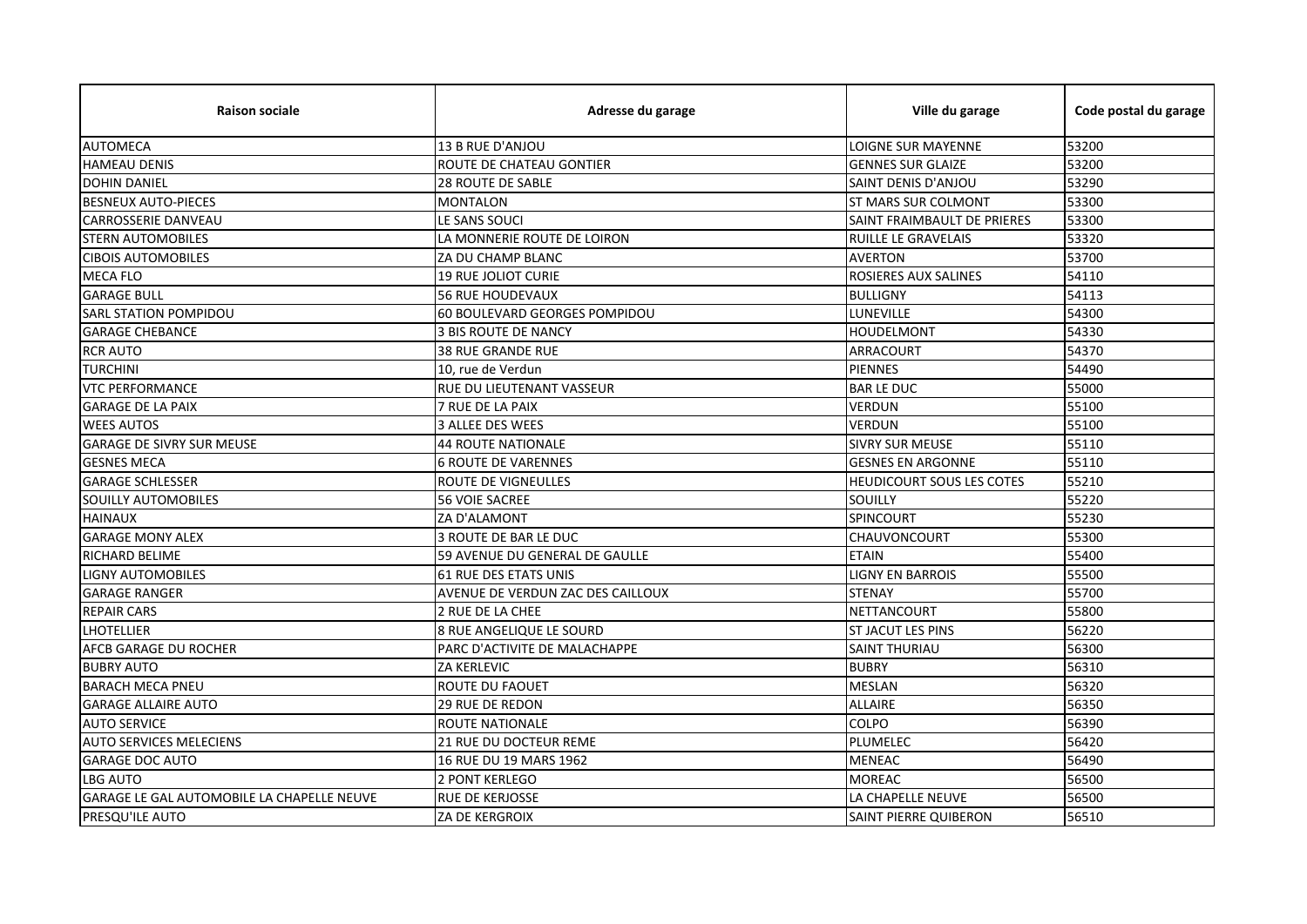| <b>Raison sociale</b>                        | Adresse du garage                | Ville du garage             | Code postal du garage |
|----------------------------------------------|----------------------------------|-----------------------------|-----------------------|
| <b>GARAGE DE LA RADE</b>                     | ZA DE KERVERN                    | LOCMIQUELIC                 | 56570                 |
| THE GARAGE                                   | 1 RUE DE KER ANNA                | <b>PLOEREN</b>              | 56680                 |
| SARL ETABLISSEMENT BOUZAT                    | ROUTE D'ANZON LE NET             | ST GILDAS DE RHUYS          | 56730                 |
| <b>GARAGE LEMMERY</b>                        | 33 RUE DE SARRELOUIS             | <b>BOULAY</b>               | 57220                 |
| <b>RS AUTO</b>                               | 124 B RUE NATIONALE              | <b>STRIRING WENDEL</b>      | 57350                 |
| <b>TOP VSP</b>                               | 24 RUE DU REHTAL                 | ARZVILLER                   | 57405                 |
| <b>GARAGE JPK</b>                            | <b>62 RUE DU STADE</b>           | <b>MONTBRONN</b>            | 57415                 |
| <b>GARAGE COURCELLES AUTOS</b>               | <b>RUE ROGER MAZAURIC</b>        | <b>COURCELLES-CHAUSSY</b>   | 57530                 |
| ELECTRICITE CARBURATION AUTOMOBILE MOSELLANE | <b>92 RUE NATIONALE</b>          | <b>MORSBACH</b>             | 57600                 |
| <b>GARAGE TIM EPA</b>                        | <b>215 RUE NATIONALE</b>         | <b>HAMBACH</b>              | 57910                 |
| MT MECA                                      | <b>1A RUE GUYNEMER</b>           | <b>HUNDLING</b>             | 57990                 |
| <b>GARAGE DE PLANCHEZ</b>                    | <b>ROUTE DES SETTONS</b>         | <b>PLANCHEZ</b>             | 58230                 |
| <b>LM AUTOS</b>                              | 22 TER ROUTE DE COSSAYE          | <b>LUCENAY LES AIX</b>      | 58380                 |
| <b>GARAGE CHABROLLE FRERES</b>               | 106 AVENUE DU 8 MAI 1945         | <b>COULANGES LES NEVERS</b> | 58660                 |
| <b>DELTA SERVICE</b>                         | <b>15 RUE SAINT AUBIN</b>        | <b>GERMENAY</b>             | 58800                 |
| <b>PALINSKI</b>                              | 281 BIS RUE PIERRE LEGRAND       | LILLE                       | 59000                 |
| <b>GARAGE DU PRE CATELAN</b>                 | 31 RUE D ORAN                    | LA MADELEINE                | 59110                 |
| <b>GARAGE MAD AUTO</b>                       | 3 CHEMIN DU MOULIN               | <b>WAVRIN</b>               | 59136                 |
| <b>GARAGE FRERES</b>                         | 19 RUE DES FRERES DESJARDINS     | <b>BUSIGNY</b>              | 59137                 |
| <b>ERV AUTOMOBILES</b>                       | 26 B RUE DU 19 MARS 1962         | <b>IWUY</b>                 | 59141                 |
| <b>FLANDRE OCCASION</b>                      | <b>422 VOIE ROMAINE</b>          | LYNDE                       | 59173                 |
| <b>SAM AUTOS 59 ANUSET</b>                   | <b>37 ROUTE DE FERON</b>         | <b>RAINSARS</b>             | 59177                 |
| <b>GARAGE PRO-VIN</b>                        | 2 RUE NATIONALE                  | <b>PROVIN</b>               | 59185                 |
| <b>GARAGE HERGNISIEN SARL WILLIAME</b>       | <b>83 RUE JEAN JAURES</b>        | <b>HERGNIES</b>             | 59199                 |
| <b>BRYAN AUTO</b>                            | <b>242 RUE DES TROIS PIERRES</b> | <b>TOURCOING</b>            | 59200                 |
| <b>CARROSSERIE HARS</b>                      | <b>30 PONT DE STEENDAM</b>       | <b>COUDEKERQUE BRANCHE</b>  | 59210                 |
| <b>GARAGE JEAN JAURES</b>                    | 52 RUE JEAN JAURES               | <b>DENAIN</b>               | 59220                 |
| <b>GARAGE BERSEE AUTO</b>                    | 440 RUE DU PAVE                  | <b>BERSEE</b>               | 59235                 |
| <b>CARROSSERIE JMD</b>                       | 5 RUE DU CHATEAU DE LEWARDE      | <b>MARCQ EN OSTREVENT</b>   | 59252                 |
| JP LYS AUTO                                  | 745 RUE DU SAULT                 | <b>LA GORGUE</b>            | 59253                 |
| <b>GARAGE SEB AUTO</b>                       | 155 RUE DE LA QUIEZE             | <b>SAMEON</b>               | 59310                 |
| <b>GARAGE DEHON</b>                          | <b>6 RUE DE LILLE</b>            | <b>ST ANDRE LEZ LILLE</b>   | 59350                 |
| <b>GARAGE AUTO SERVICES SARL RCSC</b>        | <b>7 RUE PASTEUR</b>             | <b>MONS EN BAROEUL</b>      | 59370                 |
| <b>TRIANGLE AUTO</b>                         | 1 TER RUE JULES GUESDE           | LYS LEZ LANNOY              | 59390                 |
| ALL 4 CARS                                   | RUE DE LA ZONE ARTISANALE        | <b>WORMHOUT</b>             | 59470                 |
| MT AUTO                                      | 817 BOULEVARD LAHURE             | <b>DOUAI</b>                | 59500                 |
| <b>QUERCY CAR</b>                            | <b>21 ROUTE NATIONAL</b>         | <b>LOUVIGNIES QUESNOY</b>   | 59530                 |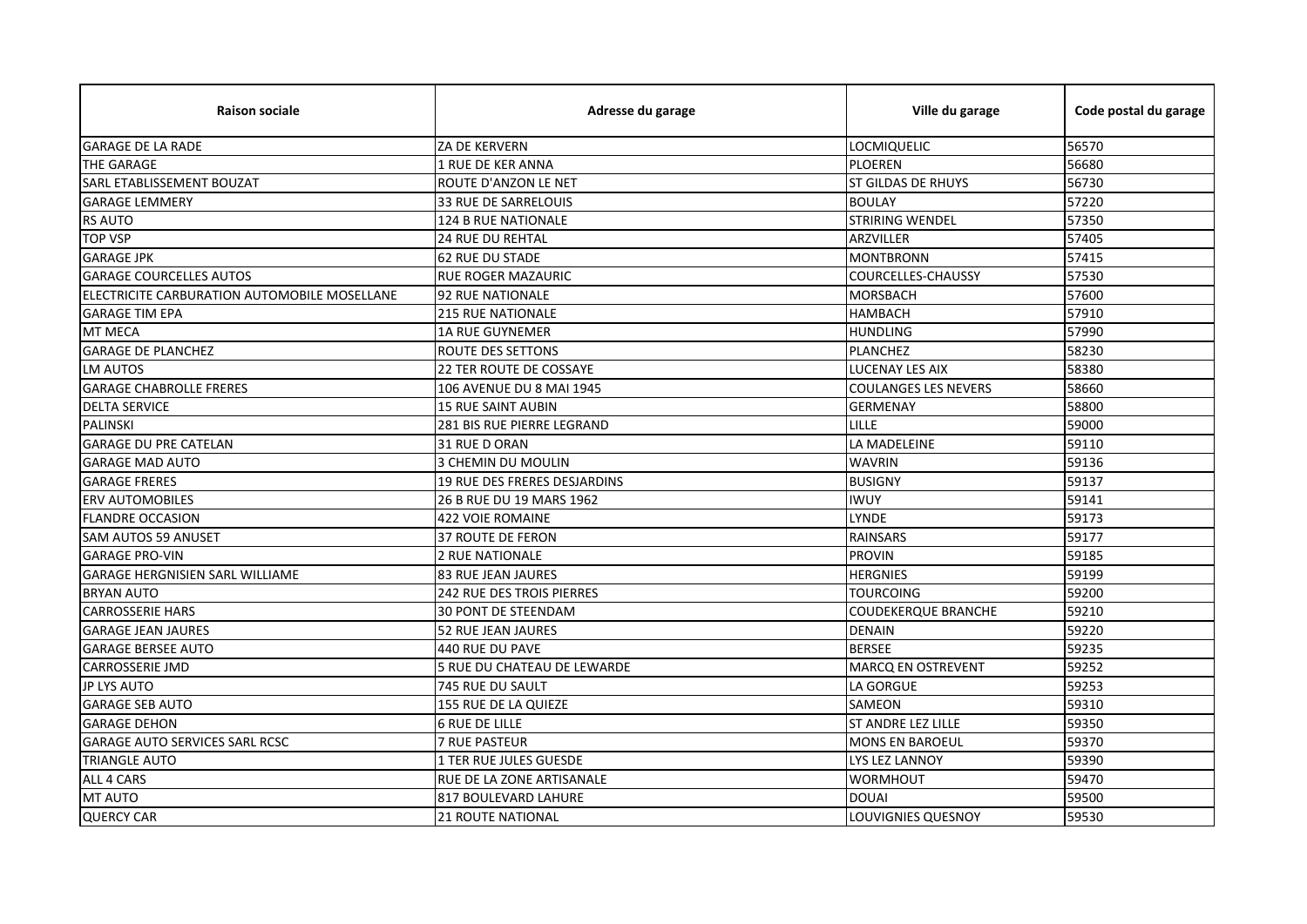| <b>Raison sociale</b>               | Adresse du garage                     | Ville du garage             | Code postal du garage |
|-------------------------------------|---------------------------------------|-----------------------------|-----------------------|
| <b>COOL CARS</b>                    | <b>8 RUE PASTEUR</b>                  | <b>COMINES</b>              | 59560                 |
| <b>GARAGE DENEAUX</b>               | <b>395 ROUTE DE FEIGNIES</b>          | <b>MAUBEUGE</b>             | 59600                 |
| <b>ACA</b>                          | ZONE INDUSTRIELLE RUE DE L'EPINETTE   | <b>NIEPPE</b>               | 59850                 |
| <b>DAVAUTO</b>                      | <b>28 ROUTE D'ORCHIES</b>             | <b>MARCHIENNES</b>          | 59870                 |
| PRESTIGE AUTO                       | 670 RUE DE COMPIEGNE                  | <b>VIGNEMONT</b>            | 60162                 |
| SB AUTO 60                          | <b>11 RUE DE L'EPINETTE</b>           | <b>NOVILLERS</b>            | 60730                 |
| <b>GARAGE BELLOIR</b>               | 37 RUE MARCHAND SAILLANT              | <b>ALENCON</b>              | 61000                 |
| <b>GARAGE DE LANCREL</b>            | 50 - 51 RUE JULIEN                    | <b>ALENCON</b>              | 61000                 |
| SBA AUTOS GARAGE AUMONT             | <b>6 LES LANDES HAVAS</b>             | LA LANDE PATRY              | 61100                 |
| <b>GARAGE PLESSIS JOHANN</b>        | 6-8 RUE DE LA DELMEE                  | <b>VERRIERES</b>            | 61110                 |
| <b>J2C AUTOMOBILES</b>              | 44 RUE DE PARIS                       | SAINT MAURICE LES CHARENCEY | 61190                 |
| <b>GARAGE DE LA MAROISSE</b>        | 16 BIS RUE DE LA MAROISSE             | <b>CETON</b>                | 61260                 |
| <b>GARAGE ROUSSEL</b>               | L'AUVELLIERE                          | <b>CHANDAI</b>              | 61300                 |
| <b>GARAGE SAINT ELOI</b>            | 16 RUE DU FAUBOURG ST ELOI            | MORTAGNE-AU-PERCHE          | 61400                 |
| ASSISTANCE AUTOMOBILE RAIMOND       | <b>LES GAILIONS</b>                   | MORTAGNE-AU-PERCHE          | 61400                 |
| <b>GARAGE PHILIPPE BERRIER</b>      | LE BOIS NARDOUX                       | <b>HALEINE</b>              | 61410                 |
| <b>GARAGE CORREYEUR</b>             | LE BOIS HAUMONT                       | SAINT PATRICE DU DESERT     | 61600                 |
| <b>GARAGE DE L'EGALITE</b>          | 44 BOULEVARD DE L'EGALITE             | <b>CALAIS</b>               | 62100                 |
| <b>GARAGE PAQUES</b>                | <b>58 RUE CONDORCET</b>               | <b>BOULOGNE SUR MER</b>     | 62200                 |
| <b>GARAGE FJC</b>                   | 36 RUE ERNEST RENAN BAT 3             | <b>ACHICOURT</b>            | 62217                 |
| <b>VIDANGE SERVICE</b>              | 65 RUE DE L'ANCIEN PONT               | <b>SAINT FOLQUIN</b>        | 62370                 |
| <b>DAVID LAWUY</b>                  | <b>27 ROUTE DE BLEQUIN</b>            | NIELLES-LES-BLEQUIN         | 62380                 |
| <b>GARAGE PRUVOST</b>               | 2 RUE DE CORMONT                      | <b>LONGVILLIERS</b>         | 62630                 |
| <b>GARAGE THIERRY</b>               | 83 AVENUE FRANCOIS MITTERAND          | <b>MONTIGNY EN GOHELLE</b>  | 62640                 |
| <b>TIM AUTO</b>                     | 38 RUE DE LA LIBERATION               | <b>HAILLICOURT</b>          | 62940                 |
| <b>BL AUTO</b>                      | 59 BIS AVENUE EDOUARD MICHELIN        | <b>CLERMONT FERRAND</b>     | 63100                 |
| L'ATELIER DE L'AUTO                 | 34 AVENUE EDOUARD MICHELIN            | <b>CLERMONT FERRAND</b>     | 63100                 |
| GARAGE 63                           | 8 RUE BARBIER DAUBREE ZA DE L'ARTIERE | <b>BEAUMONT</b>             | 63110                 |
| <b>GARAGE CARROSSERIE TOURNADRE</b> | <b>LES SARAILLOUX</b>                 | PICHERANDE                  | 63113                 |
| <b>MEZEL AUTOMOBILES</b>            | 110 ROUTE DE SAINT BONNET             | <b>MEZEL</b>                | 63115                 |
| <b>GARAGE RODDIER</b>               | 55 RUE ERNEST LAROCHE                 | <b>PUY GUILLAUME</b>        | 63290                 |
| <b>GARAGE BARD ROGER</b>            | ROUTE DE RIOM                         | <b>MANZAT</b>               | 63410                 |
| <b>GARAGE DE LA DORE</b>            | LE GENILHAT                           | <b>MARAT</b>                | 63480                 |
| <b>GARAGE TOURNADE</b>              | 49 ROUTE DES QUINTINS                 | <b>GELLES</b>               | 63740                 |
| <b>GATHIER AUTOMOBILE</b>           | <b>50 ROUTE DE TULLE</b>              | <b>BOURG LASTIC</b>         | 63760                 |
| <b>GARAGE DU FOIRAIL</b>            | 9 RUE DE LAUSSAT                      | PAU                         | 64000                 |
| <b>GARAGE LAMARRE</b>               | <b>26 BIS RUE DES METIERS</b>         | <b>GELOS</b>                | 64110                 |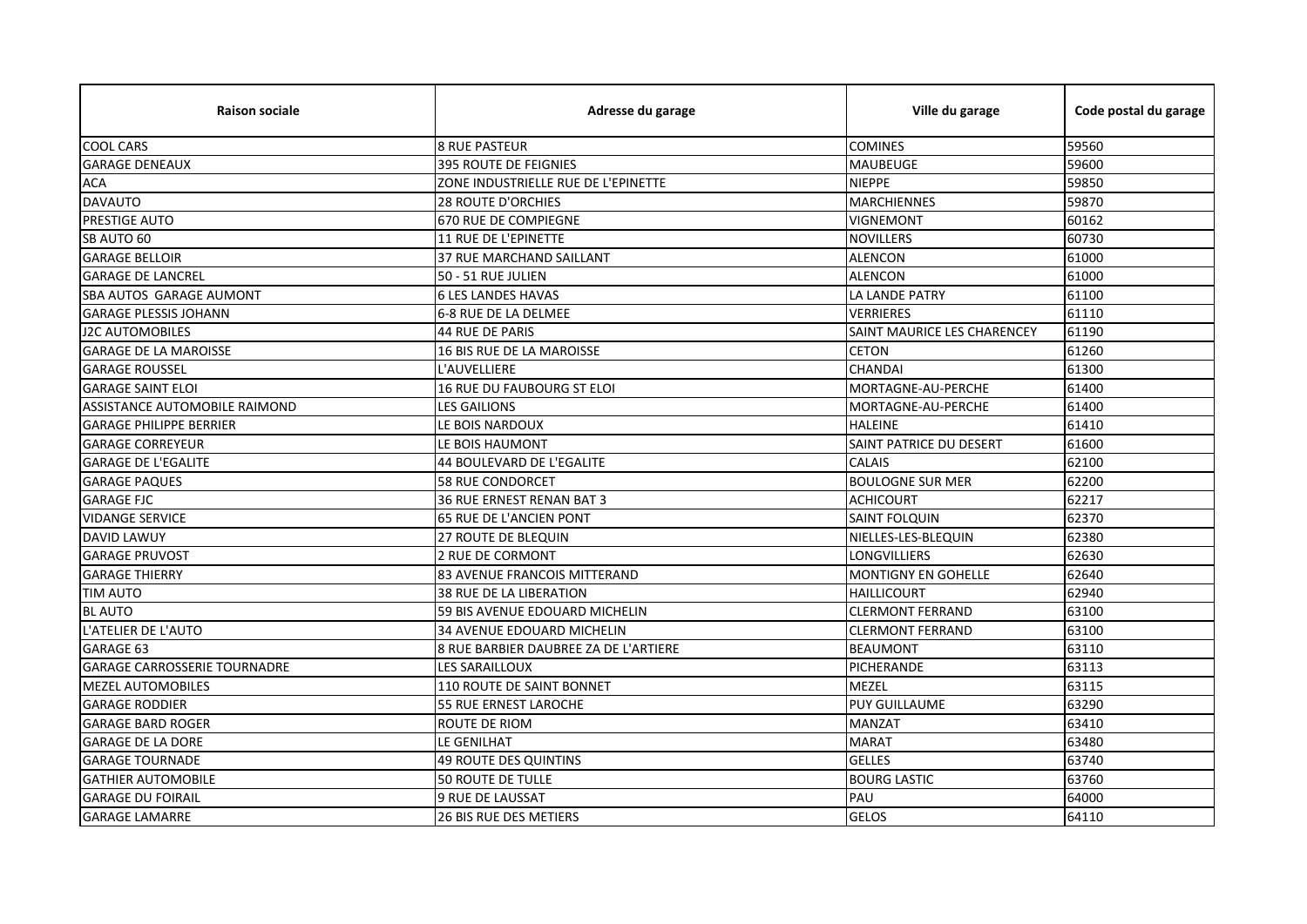| <b>Raison sociale</b>             | Adresse du garage                               | Ville du garage             | Code postal du garage |
|-----------------------------------|-------------------------------------------------|-----------------------------|-----------------------|
| <b>HARIZPE</b>                    | ROUTE DE SAINT PALAIS                           | LARCEVEAU                   | 64120                 |
| <b>MATIAS AUTOMOBILES</b>         | 3449 ROUTE DE BORDEAUX RN 134                   | <b>SERRES CASTET</b>        | 64121                 |
| LOKHAL AUTOMOBILE                 | 12 AVENUE DES LACS                              | LONS                        | 64140                 |
| <b>GARAGE MPS</b>                 | RUE SAINT VINCENT DE PAUL                       | <b>OS MARSILLON</b>         | 64150                 |
| <b>MONDIAL AUTO</b>               | 95 BOULEVARD DE L'EUROPE                        | LESCAR                      | 64230                 |
| <b>GARAGE SENEPART</b>            | <b>AVENUE ARISTIDE BRIAND</b>                   | LOUVIE JUZON                | 64260                 |
| <b>GARAGE CASSIEDE</b>            | <b>6 RUE DU LAC</b>                             | GAN                         | 64290                 |
| <b>GARAGE AUTO 817</b>            | 1148 ROUTE DEPARTEMENTALE 817                   | <b>BAIGTS DE BEARN</b>      | 64300                 |
| RAPID'AUTO                        | <b>RUE DE ROCGRAND</b>                          | <b>OLORON STE MARIE</b>     | 64400                 |
| <b>JM AUTO</b>                    | 1 ZAC CANAL DES MOULINS                         | <b>NARCASTET</b>            | 64510                 |
| <b>GARAGE MENDES</b>              | 1 RUE DU PIC DU MIDI                            | <b>BOEIL BEZING</b>         | 64510                 |
| MONDIAL AUTO 64                   | 47 RUE DE L'INDUSTRIE                           | <b>HENDAYE</b>              | 64700                 |
| <b>GARAGE MOBILE MIQUET - GMM</b> | CHEMIN DE LA TEXTILE                            | <b>IGON</b>                 | 64800                 |
| <b>GARAGE CL AUTO</b>             | <b>8 CHEMIN DE DARRE</b>                        | <b>ARTHEZ D'ASSON</b>       | 64800                 |
| <b>GARAGE LABORIE</b>             | 49 RUE DU IV SEPTEMBRE                          | <b>TARBES</b>               | 65000                 |
| <b>GARAGE MORLIERE</b>            | <b>14 RUE DES PYRENEES</b>                      | <b>RABASTENS DE BIGORRE</b> | 65140                 |
| <b>MN AUTO</b>                    | <b>ROUTE DE LOURDES</b>                         | SAINT PE DE BIGORRE         | 65270                 |
| DISTINXION ABEILHE ANGLADE AUTOS  | 1 ROUTE DE BORDEAUX                             | <b>BORDERES SUR L'ECHEZ</b> | 65320                 |
| <b>GARAGE RIGAL FRERES</b>        | 17 ROUTE DE BERNAC DESSUS                       | <b>VIELLE ADOUR</b>         | 65360                 |
| AMG                               | 94 B AVENUE DE TARBES                           | VIC EN BIGORRE              | 65500                 |
| <b>BARRERE MIKAEL</b>             | <b>599 AVENUE DE TARBES</b>                     | <b>MAUBOURGUET</b>          | 65700                 |
| GARAGE LE MILOUSSA EURL LOPEZ     | PARC D'ACTIVITE ARTISANAL                       | <b>SAINT ANDRE</b>          | 66690                 |
| <b>GARAGE EUROPEENNE AUTO</b>     | 71 Rue de la Fecht                              | <b>COLMAR</b>               | 68000                 |
| <b>DEPANNAGE JOSSERON</b>         | <b>60 RUE DES PAPETERIES</b>                    | <b>COLMAR</b>               | 68000                 |
| <b>STATION GARAGE NEAPOLIS</b>    | <b>4 RUE VICTOR KAMMERER</b>                    | <b>MULHOUSE</b>             | 68100                 |
| <b>GARAGE DU COL</b>              | 146 RUE CLEMENCEAU                              | SAINTE MARIE AUX MINES      | 68160                 |
| <b>SC ALSACE</b>                  | 7 RUE ANTOINE DE SAINT EXUPERY ZA LA PASSERELLE | <b>ENSISHEIM</b>            | 68190                 |
| AUTO SERVICE DE LA DOLLER         | 17 ANNEXE HOUPPACH                              | MASEVAUX                    | 68290                 |
| <b>GARAGE DIETRICH</b>            | <b>9 ROUTE DE GUEBWILLER</b>                    | <b>SOULTZ HAUT RHIN</b>     | 68360                 |
| MH MECANIQUE                      | <b>40 A RUE PRINCIPALE</b>                      | <b>BURNHAUPT LE BAS</b>     | 68520                 |
| <b>GARAGE PHILIPPE SARL</b>       | ZAC DU QUARTIER KLEINAU                         | MALMERSPACH                 | 68550                 |
| LS AUTO 68                        | <b>8 RUE GILLOIS</b>                            | VOLGELSHEIM                 | 68600                 |
| <b>CERNAY SERVICE AUTO</b>        | ZAI DES PINS 30 RUE DE LA SAUGE                 | <b>CERNAY</b>               | 68700                 |
| <b>GARAGE BECHLER</b>             | 134 ROUTE DE ROUFFACH                           | WETTOLSHEIM                 | 68920                 |
| <b>GARAGE DE L'UNION SERVICES</b> | 50 COURS DR JEAN DAMIDOT                        | VILLEURBANNE                | 69100                 |
| <b>GARAGE PERINO</b>              | <b>29 RUE INKERMANN</b>                         | VILLEURBANNE                | 69100                 |
| ELECTRICITE AUTO ENTRETIEN        | 15 RUE DE LA LIGNE DE L'EST                     | VILLEURBANNE                | 69100                 |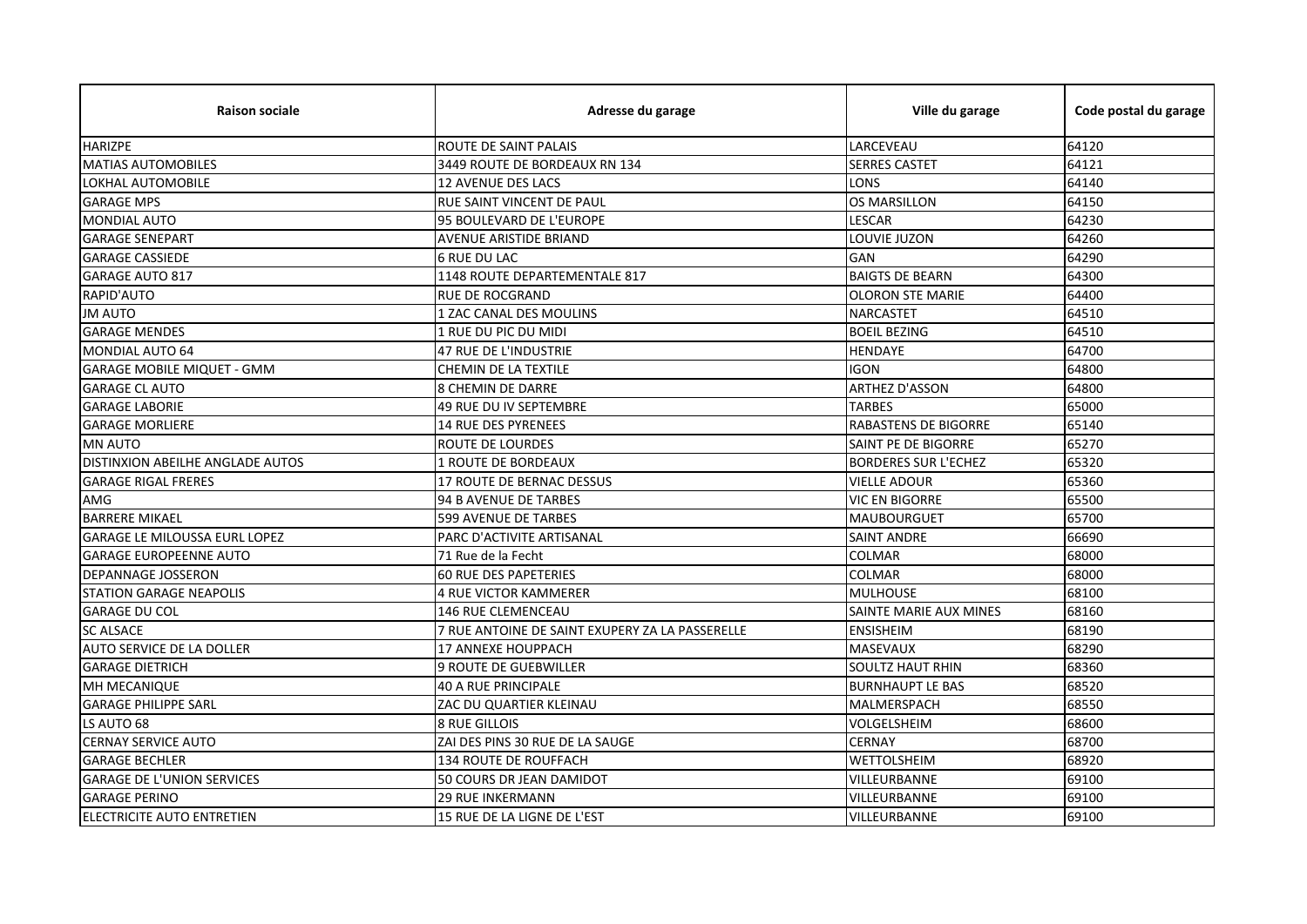| <b>Raison sociale</b>               | Adresse du garage                              | Ville du garage               | Code postal du garage |
|-------------------------------------|------------------------------------------------|-------------------------------|-----------------------|
| DUCLOUX ENTREPRISE REPAR VITE       | 7 BIS RUE EMILE DUNIERE                        | VILLEURBANNE                  | 69100                 |
| <b>GARAGE ROSSET</b>                | ROUTE DE LYON                                  | VALSONNE                      | 69170                 |
| <b>GARAGE AUTOMISSION</b>           | 3780 ROUTE NAPOLEON                            | FLEURIEUX SUR L'ARBRESLE      | 69210                 |
| <b>GARAGE FARGET</b>                | <b>6 RUE DE LA REPUBLIQUE</b>                  | <b>BELLEVILLE SUR SAONE</b>   | 69220                 |
| <b>GARAGE MISSONNIER</b>            | 495 RUE DU PRADO                               | <b>FONTAINES ST MARTIN</b>    | 69270                 |
| <b>GARAGE VAMS</b>                  | 67 AVENUE GENERAL DE GAULLE                    | <b>CALUIRE</b>                | 69300                 |
| <b>AS AUTO</b>                      | <b>123 ROUTE NATIONALE</b>                     | <b>PUSIGNAN</b>               | 69330                 |
| PARANT AUTOMOBILES GARAGE DE GLEIZE | 1119 CHEMIN DES GRANDS MOULINS                 | <b>GLEIZE</b>                 | 69400                 |
| <b>GARAGE ELCI</b>                  | 1101 RUE AMPERE                                | <b>VILLEFRANCHE SUR SAONE</b> | 69400                 |
| <b>GARAGE BURDIAT</b>               | <b>1853 ROUTE DE TARARE</b>                    | <b>LIERGUES</b>               | 69400                 |
| <b>GARAGE SAINT CHRISTOPHE</b>      | 204 RUE DE LA REPUBLIQUE                       | <b>VILLEFRANCHE SUR SAONE</b> | 69400                 |
| <b>EPINAY AUTOMOBILES</b>           | 421 RUE DE LA CHAPELLE                         | <b>GLEIZE</b>                 | 69400                 |
| <b>GARAGE GARON</b>                 | LES MAISONS NEUVES                             | <b>REGNIE DURETTE</b>         | 69430                 |
| MTECH AUTO (MACRI AUTO)             | ZONE D'ACTIVITE DE BLACERET RUE DE LA TUILERIE | <b>BLACE</b>                  | 69460                 |
| <b>GARAGE GRIGNY</b>                | <b>45 AVENUE JACQUES CHIRAC</b>                | <b>GRIGNY</b>                 | 69520                 |
| <b>AUTOS SERVICES AMPLEPUIS</b>     | 27 B RUE SAINT PAUL                            | <b>AMPLEPUIS</b>              | 69550                 |
| <b>GARAGE MAB AUTO</b>              | 444 RUE DES JONCHERES BAT 13                   | <b>GENAY</b>                  | 69730                 |
| <b>DGM AUTO</b>                     | <b>203 ROUTE DE LA SCIERIE</b>                 | <b>POULE LES ECHARMEAUX</b>   | 69870                 |
| <b>GARAGE SARDELLITTI</b>           | <b>32 ROUTE DE ST PRIEST</b>                   | CORBAS                        | 69960                 |
| R.M. AUTO                           | 42 AVENUE DU MARECHAL LYAUTEY                  | <b>GRAY</b>                   | 70100                 |
| <b>CARROSSERIE MARSOLAT FRERES</b>  | <b>6 RUE DE LA GARE</b>                        | NOIDANS LE FERROUX            | 70130                 |
| <b>MECA PIECES AUTO</b>             | 12 RUE DU MOULIN                               | <b>AUTHOISON</b>              | 70190                 |
| <b>MECAN AUTO</b>                   | 3 BIS RUE ARISTIDE BRIAND                      | LURE                          | 70200                 |
| <b>MASSENET</b>                     | RD <sub>1</sub>                                | <b>VERNOIS SUR MANCE</b>      | 70500                 |
| <b>CARROSSERIE HUMBLOT R.</b>       | CHEMIN DU CAMPING                              | GY                            | 70700                 |
| <b>AUTOTECH</b>                     | <b>9 RUE PAUL SABATIER</b>                     | <b>CHALON SUR SAONE</b>       | 71100                 |
| <b>GARAGE BENOIT</b>                | <b>CORTELIN ROUTE DE BUXY</b>                  | <b>SAINT REMY</b>             | 71100                 |
| <b>GARAGE AUTOMOBILE DIGOINAIS</b>  | <b>RUE DES BLATTIERS</b>                       | <b>DIGOIN</b>                 | 71160                 |
| <b>GUAGENTI AUTO</b>                | <b>340 RUE DES BRUYERES</b>                    | LE CREUSOT                    | 71200                 |
| <b>GARAGE THOMAS</b>                | <b>13 RUE DES GRIOTTONS</b>                    | <b>CLUNY</b>                  | 71250                 |
| MONTBELLET AUTOMOBILES              | <b>RN 6 ST OYEN</b>                            | <b>MONTBELLET</b>             | 71260                 |
| PH GAULT AUTOMOBILES                | 35 RUE NICEPHORE NIEPCE ZI SAINT PANTALEON     | <b>AUTUN</b>                  | 71400                 |
| <b>GARAGE DUCHEMIN</b>              | <b>SAINT PANTALEON</b>                         | <b>AUTUN</b>                  | 71400                 |
| <b>GARAGE GK AUTO</b>               | 21 QUAI DE L'INDUSTRIE                         | PARAY LE MONIAL               | 71600                 |
| <b>GARAGE DIDIER PERRON</b>         | 29 RUE PIERRE LATHUILIERE                      | PARAY LE MONIAL               | 71600                 |
| <b>GARAGE BASSET</b>                | 4052 ROUTE DE MACON                            | LAIZE                         | 71870                 |
| <b>GARAGE PLESSIS SAS</b>           | <b>142 AVENUE RUBILLARD</b>                    | LE MANS                       | 72000                 |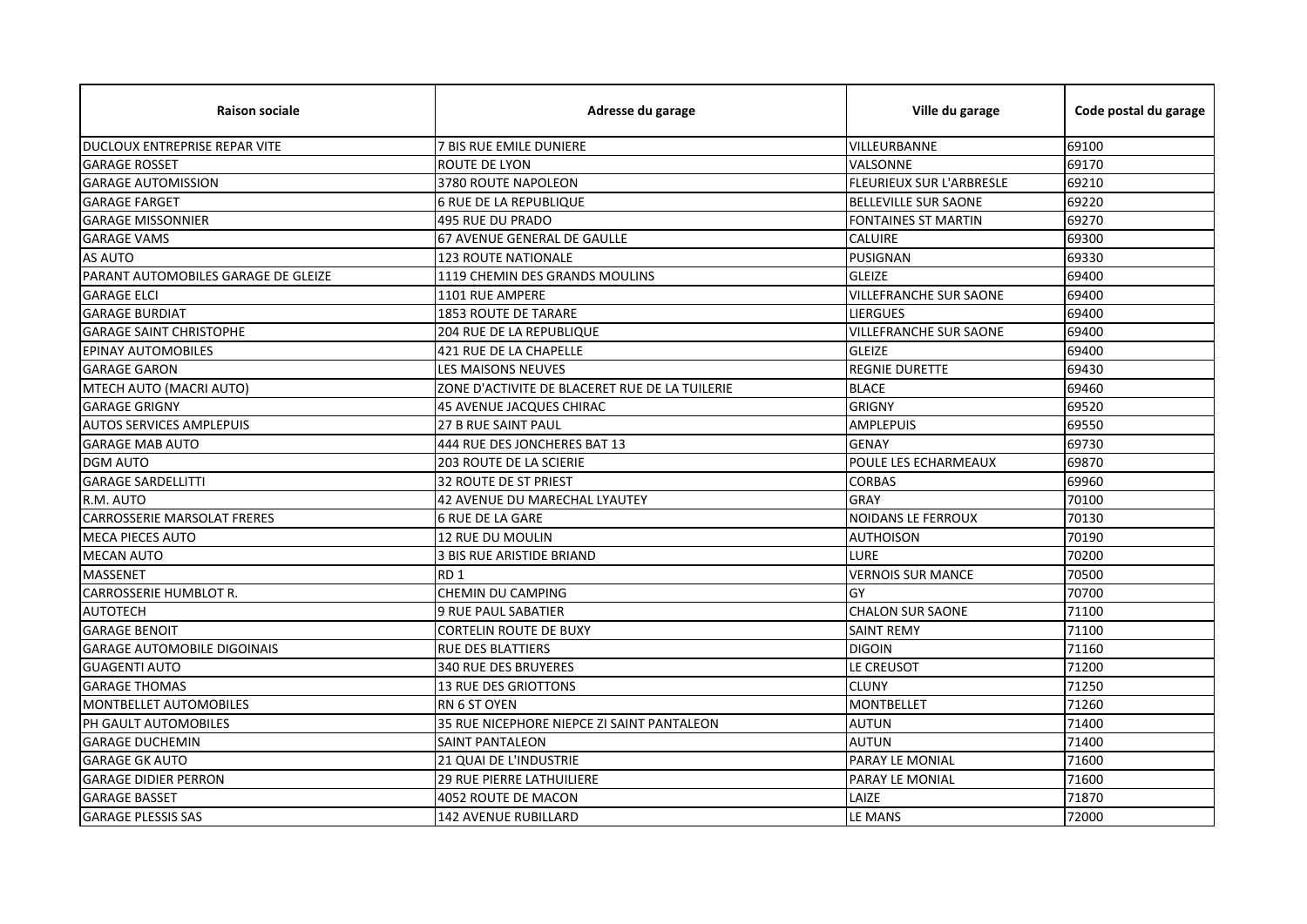| <b>Raison sociale</b>          | Adresse du garage                        | Ville du garage               | Code postal du garage |
|--------------------------------|------------------------------------------|-------------------------------|-----------------------|
| <b>GARAGE TRONCHET</b>         | LA GARENNE                               | <b>NEUVILLE SUR SARTHE</b>    | 72190                 |
| <b>BRYER</b>                   | 12 RUE JACQUES REZE                      | LE FLECHE                     | 72200                 |
| <b>GARAGE MICHELIN</b>         | 21 RUE DU 8 MAI ZI                       | <b>TELOCHE</b>                | 72220                 |
| <b>GARAGE CHAUVIN</b>          | ZA LA VAIRIE                             | <b>PRECIGNE</b>               | 72300                 |
| <b>GUERRA AUTOMOBILES</b>      | 1 RUE FRANCOIS MAURIAC                   | <b>SABLE SUR SARTHE</b>       | 72300                 |
| <b>BESSE AUTOMOBILES</b>       | 16 BIS ROUTE DE LA CHARTRE               | <b>BESSE SUR BRAYE</b>        | 72310                 |
| <b>BRULON AUTOMOBILES</b>      | <b>13 AVENUE ANDRE MARY</b>              | <b>BRULON</b>                 | 72350                 |
| <b>GARAGE SAINT ANTOINE</b>    | 11 BIS PLACE VICTOR HUGO                 | LA FERTE BERNARD              | 72400                 |
| MONTFORT AUTO ET CARROSSERIE   | <b>ROUTE DE FATINES</b>                  | MONTFORT LE GESNOIS           | 72450                 |
| ROUSIER AUTOMOBILES            | LA CROIX DE PAILLE                       | LUCEAU                        | 72500                 |
| <b>AUTOMOBILE COUTABLE</b>     | <b>10 RUE VISBEK</b>                     | PONTVALLAIN                   | 72510                 |
| MECA 9                         | 50 RUE CORU                              | <b>MAMERS</b>                 | 72600                 |
| <b>MAD AUTOMOBILES</b>         | <b>25 RUE DE POMARAY</b>                 | SONNAZ                        | 73000                 |
| <b>GARAGE PEGAZ</b>            | 91 IMPASSE DU Pré MUNIER                 | <b>GRESY SUR AIX</b>          | 73100                 |
| <b>GARAGE DV</b>               | <b>5697 CHEMIN DES COMBETTES</b>         | <b>BRISON-SAINT-INNOCENT</b>  | 73100                 |
| <b>SSB AUTOPERF</b>            | <b>ZA SAINT VINCENT</b>                  | <b>CHALLES LES EAUX</b>       | 73190                 |
| <b>ATELIER MISOPOINT</b>       | <b>31 CHEMINS DES ESSERTS</b>            | <b>ALBERTVILLE</b>            | 73200                 |
| <b>GARAGE LOCA RS</b>          | 501 A ROUTE DES CHENES ZA DE TERRE NEUVE | <b>GILLY SUR ISERE</b>        | 73200                 |
| <b>GARAGE DE MONTCHAVIN</b>    | <b>MONTCHAVIN</b>                        | <b>BELLENTRE</b>              | 73210                 |
| <b>GARAGE SICLARI</b>          | RUE PAUL CHEVALLIER ZI LES EPINETTES     | <b>BARBY</b>                  | 73230                 |
| <b>BC CENTRE AUTO</b>          | 301 CHEMIN DU VIOLET                     | SAINT ALBAN LEYSSE            | 73230                 |
| AUTO CENTER 1800 ACFG AUTO     | <b>LES MONTAYES</b>                      | <b>TIGNES</b>                 | 73320                 |
| <b>GARAGE LF AUTO</b>          | ZA LA SAGE 320 ROUTE DU GAZON            | <b>DOMESSIN</b>               | 73330                 |
| <b>GARAGE DE LA RAVOIRE</b>    | 154 RUE DE LA CONCORDE                   | <b>LA RAVOIRE</b>             | 73490                 |
| <b>FLO DEPANN</b>              | 31 RUE D'EN HAUT                         | <b>AUSSOIS</b>                | 73500                 |
| <b>GARAGE MICHAUD</b>          | 823 A ROUTE DE LA PLAGNE                 | <b>MORZINE</b>                | 74110                 |
| <b>GARAGE DU MONT BLANC</b>    | 356 RUE AMBROISE MARTIN                  | <b>MEGEVE</b>                 | 74120                 |
| <b>GARAGE DE LA DOUANE</b>     | 1185 RTE DE DRAILLANT                    | <b>SAINT CERGUES</b>          | 74140                 |
| <b>CLASSIC CAR</b>             | 289 A ROUTE DES BLAVES                   | <b>ALLINGES</b>               | 74200                 |
| <b>GARAGE DES ESSERTS</b>      | 35B ROUTE DE SALLENOVES                  | <b>MESIGNY</b>                | 74330                 |
| <b>GARAGE LAURENT DEFFAYET</b> | <b>647 ROUTE PRINCIPALE</b>              | <b>CERNEX</b>                 | 74350                 |
| <b>GARAGE FREIRE</b>           | 600 ROUTE DU PARMELAN                    | <b>NAVES PARMELAN</b>         | 74370                 |
| <b>GARAGE DEVILLE</b>          | 9 AVENUE DES TROIS FONTAINES             | <b>SEYNOD</b>                 | 74600                 |
| DK AUTOMOBILES                 | 142 IMPASSE DES CONTAMINES               | PERS JUSSY                    | 74930                 |
| <b>ROUEN GARAGE</b>            | 8 AVENUE DE LA PORTE DES CHAMPS          | <b>ROUEN</b>                  | 76000                 |
| <b>GARAGE FONTAINE</b>         | 27 RUE PIERRE FOQUET LEMAITRE            | <b>BOLBEC</b>                 | 76210                 |
| <b>GARAGE DE LA GARE</b>       | <b>26 RUE ISIDORE MAILLE</b>             | <b>SAINT AUBIN LES ELBEUF</b> | 76410                 |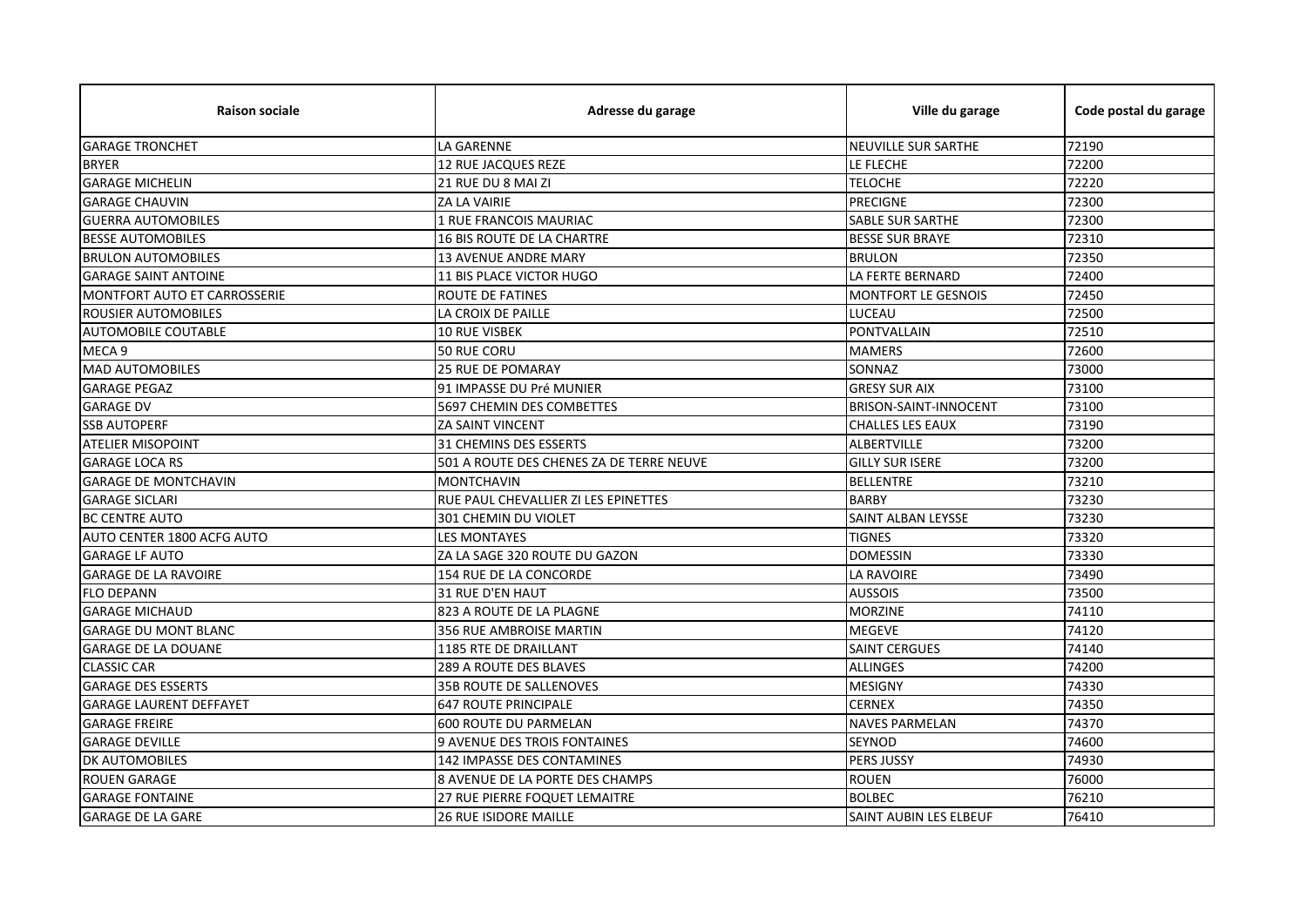| <b>Raison sociale</b>            | Adresse du garage                            | Ville du garage                 | Code postal du garage |
|----------------------------------|----------------------------------------------|---------------------------------|-----------------------|
| <b>GARAGE HEDA</b>               | <b>180 LA COUR SOUVERAINE</b>                | SAINNEVILLE SUR SEINE           | 76430                 |
| <b>SAINT VALERY PNEUS</b>        | ZI DU PLATEAU OUEST RUE MARCEL DELEPINE      | SAINT VALERY EN CAUX            | 76460                 |
| <b>GT CONCEPT</b>                | 1021 ROUTE DU HAVRE                          | YAINVILLE                       | 76480                 |
| <b>GARAGE DU CENTRE MECA NGL</b> | 690 RUE DELAMARE DE BOUTTEVILLE              | <b>FONTAINE LE BOURG</b>        | 76690                 |
| <b>GARAGE DE LA FERME</b>        | <b>6 RUE DE LA FERME</b>                     | <b>ST ETIENNE DU ROUVRAY</b>    | 76800                 |
| LE GARAGE DE MAREUIL             | <b>65 RUE PASTEUR</b>                        | <b>MAREUIL LES MEAUX</b>        | 77100                 |
| <b>GARAGE VILLENOY</b>           | 71 RUE ARISTIDE BRIAND                       | VILLENOY                        | 77124                 |
| <b>HELP AUTO</b>                 | 14 CHEMIN DES ANCIENNES CARRIERES            | <b>CREGY LES MEAUX</b>          | 77124                 |
| <b>GARAGE VERDIER</b>            | 31 ZAC DES 18 ARPENTS                        | <b>BOISSY LE CHATEL</b>         | 77169                 |
| JEF S GARAGE                     | 7 BIS RUE DU GENERAL DE GAULLE               | <b>DAMMARTIN EN GOELE</b>       | 77230                 |
| <b>GARAGE MDV</b>                | <b>20 RUE HENRI BECQUEREL</b>                | <b>MITRY MORY</b>               | 77290                 |
| <b>GARAGE 3A</b>                 | 2 AVENUE DES ETATS UNIS                      | LA FERTE GAUCHER                | 77320                 |
| <b>KST AUTOS SERVICES</b>        | <b>16 RUE ROBERT SCHUMANN</b>                | <b>OZOIR LA FERRIERE</b>        | 77330                 |
| MT GARAGE                        | <b>4 RUE DE LA FRANQUETTE</b>                | PONTAULT COMBAULT               | 77340                 |
| <b>GARAGE BS AUTO</b>            | <b>51 AVENUE MONGE</b>                       | <b>CHELLES</b>                  | 77500                 |
| <b>ID PARE-BRISE</b>             | 3 CHEMIN DU JEU D'ARC                        | SIGNY-SIGNETS                   | 77640                 |
| <b>GARAGE DE LA GARE</b>         | PLACE DE LA MAIRIE                           | LONGUEVILLE                     | 77650                 |
| <b>GARAGE PCA</b>                | 3 RUE BLAISE PASCAL ZAEC DU MORMANT          | <b>MORMANT</b>                  | 77720                 |
| <b>BD PERFORMANCE</b>            | 48 QUAI DE L'OISE                            | ANDRESY                         | 78570                 |
| <b>GARAGE RIVES DE SEINE</b>     | 1565 ROUTE DE QUARANTES SOUS                 | ORGEVAL                         | 78630                 |
| SX AUTO OCCASION                 | 16 RUE DU BOIS MALHAIS                       | SAINT-GERMAIN-DE-LA-GRANGE      | 78640                 |
| <b>MIA AUTOS</b>                 | <b>13 RUE DES CAYENNES</b>                   | <b>CONFLANS SAINTE HONORINE</b> | 78700                 |
| <b>GARATECO</b>                  | 4 CHEMIN DES CORDELIERS ZA DES VAUCOULEURS   | <b>MANTES LA VILLE</b>          | 78711                 |
| <b>BOUED AUTO</b>                | <b>5 RUE GEORGES DESCHAMPS</b>               | <b>MEZIERES SUR SEINE</b>       | 78970                 |
| <b>AB AUTOMOBILES</b>            | 141 AVENUE EMILE ZOLA                        | <b>SAINTE VERGE</b>             | 79100                 |
| <b>BABIN SARL</b>                | 8 Grand rue                                  | <b>BOUIN</b>                    | 79110                 |
| <b>GUILLOTEAU JF SARL</b>        | 13 rue du Stade                              | COMBRAND                        | 79140                 |
| <b>ASMB</b>                      | 14 ROUTE DE CHEF BOUTONNE LA GAILLOCHONNIERE | LES ALLEUDS                     | 79190                 |
| MJ AUTOMOBILES                   | <b>5 AVENUE DU FRENE</b>                     | <b>CHATILLON SUR THOUET</b>     | 79200                 |
| PERDRIAU                         | 317, Rue Paul Cezanne                        | <b>BOUILLE LORETZ</b>           | 79290                 |
| <b>BRESSUIRE RECUP AUTO</b>      | <b>CHAMP THIBAULT</b>                        | <b>SAINT SAUVEUR</b>            | 79300                 |
| <b>GARAGE DELAUNAY</b>           | <b>1 RUE DE THOUARET</b>                     | <b>ST VARENT</b>                | 79330                 |
| <b>GARAGE DE LA CHAPELLE</b>     | <b>23 ROUTE DE BRESSUIRE</b>                 | LA CHAPELLE SAINT LAURENT       | 79430                 |
| <b>GARAGE DE LA LAIMIERE</b>     | 8 ROUTE DE BRESSUIRE LA LAIMIERE             | <b>COURLAY</b>                  | 79440                 |
| <b>GARAGE AMIOT</b>              | 57 RUE DE LA VENDEE                          | LA CHAPELLE LARGEAU             | 79700                 |
| <b>GARAGE CHOJNACKI</b>          | 10 BIS RUE DU MARECHAL FOCH                  | <b>FRICOURT</b>                 | 80300                 |
| <b>MECANUM AUTO</b>              | <b>95 RUE AMBROISE CROIZAT</b>               | <b>ST OUEN</b>                  | 80610                 |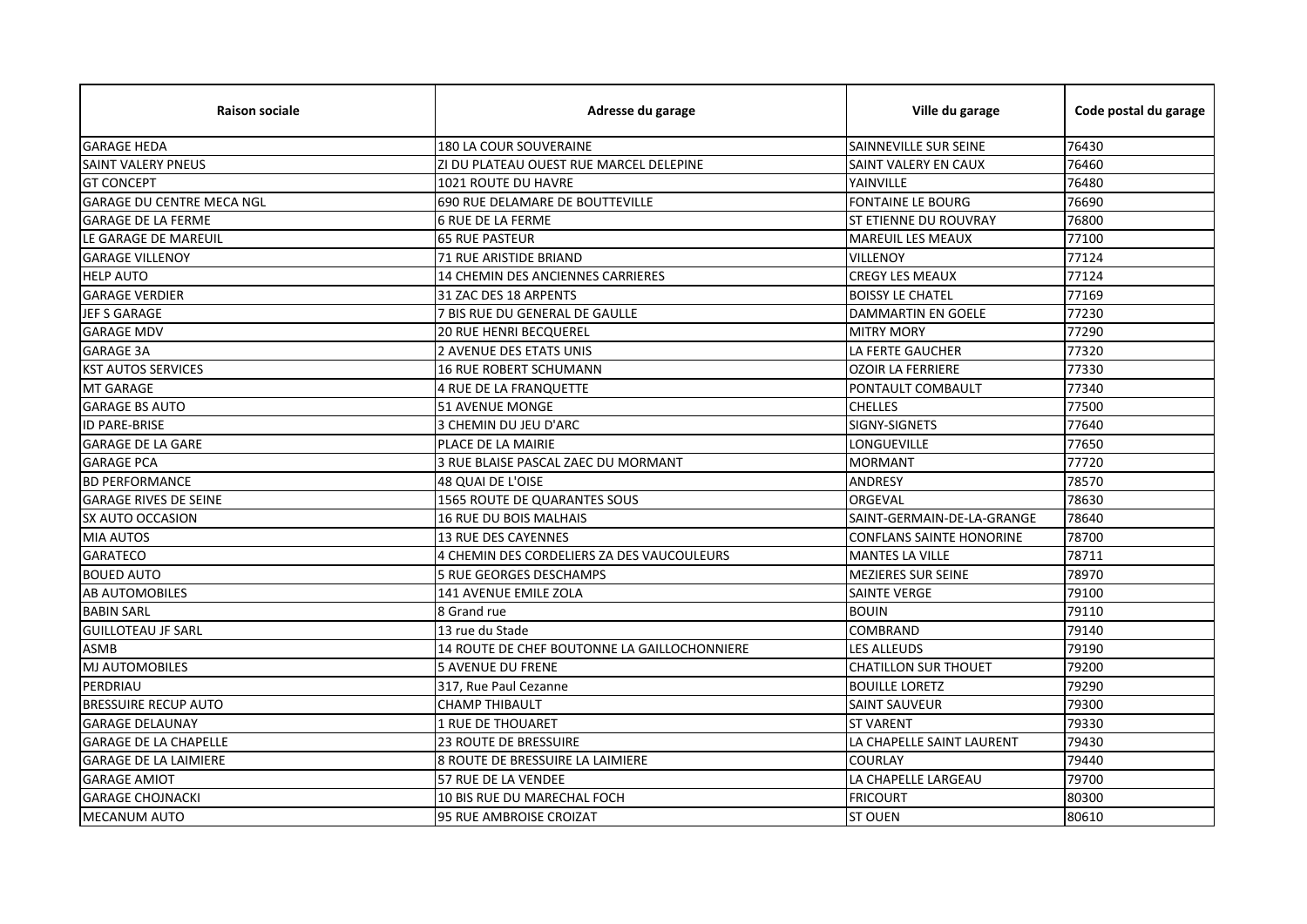| <b>Raison sociale</b>                   | Adresse du garage                               | Ville du garage                | Code postal du garage |
|-----------------------------------------|-------------------------------------------------|--------------------------------|-----------------------|
| <b>CENTRAUTOS</b>                       | <b>42 ROUTE NATIONALE</b>                       | <b>BEAUVAL</b>                 | 80630                 |
| <b>GARAGE MICHAEL MAILLE</b>            | 37 RUE HENRI RENARD                             | <b>ROYE</b>                    | 80700                 |
| <b>AUTO SELECTION</b>                   | ZA DE LA ROCADE RUE CECILE MULLINS              | <b>CASTRES</b>                 | 81100                 |
| <b>GARAGE AG AUTOMOBILE</b>             | <b>23 AVENUE FLANDRES DUNKERQUE</b>             | <b>REALMONT</b>                | 81120                 |
| <b>ARQUIER ET FILS</b>                  | 9 BOULEVARD GAMBETTA                            | LABRUGUIERE                    | 81290                 |
| <b>DRN AUTO</b>                         | AVENUE DU LANGUEDOC                             | <b>MURAT SUR VEBRE</b>         | 81320                 |
| MP AUTO CLASSIC                         | ZA DE LA PRADE                                  | <b>VABRE</b>                   | 81330                 |
| <b>GARAGE GUI AUTOMOBILE</b>            | ZONE D'ACTIVITE DOURDOUL LD LA COMBETTE         | SALVAGNAC                      | 81630                 |
| <b>GARAGE FIEU</b>                      | 8 B AVENUE DE CASTRES RIGOUTOU                  | PONT DE L'ARN                  | 81660                 |
| <b>GARAGE TEAM AUTO</b>                 | <b>67 ROUTE D'ALBI</b>                          | <b>FREJAIROLLES</b>            | 81990                 |
| <b>GARAGE MONTAGNAN</b>                 | <b>CASSENADOS</b>                               | SAINT-AMANS-DU-PECH            | 82150                 |
| <b>GARAGE CURTOLO CHRISTIAN</b>         | 1090 CHEMIN BARTHES BRIALS                      | <b>BRESSOLS</b>                | 82710                 |
| <b>AUTO RGS SERVICES</b>                | ZA DES FAUVIERES 2 AVENUE DE LA COOPERATIVE     | <b>ROUGIERS</b>                | 83170                 |
| <b>GARAGE D. CATTO</b>                  | <b>16 BOULEVARD SAINT ROCH</b>                  | <b>AVIGNON</b>                 | 84000                 |
| <b>BMC EVOLUTION</b>                    | 1805 CHEMIN DE SAINT GENS                       | <b>CARPENTRAS</b>              | 84200                 |
| CARLOS DEPAN'AUTO                       | 767 AVE VIDIER                                  | <b>VEDENE</b>                  | 84270                 |
| <b>CAROMB SERVICE AUTO</b>              | 128 ROUTE D'AUBIGNAN                            | CAROMB                         | 84330                 |
| <b>AUTOMOBILES JLF</b>                  | MALIDOR D'EN HAUT 3 ROUTE DE CHOLET             | LA ROCHE SUR YON               | 85000                 |
| <b>GARAGE AUTOMOBILE SALAVERT</b>       | <b>40 RUE DE LA MAIRIE</b>                      | <b>ST HILAIRE DE VOUST</b>     | 85120                 |
| <b>DENIS SALMON</b>                     | LA BELLE ETOILE                                 | LA TARDIERE                    | 85120                 |
| <b>GARAGE SOULARD SAS POUPIN</b>        | <b>4 RUE DES CAMELIAS</b>                       | ST MARTIN DES TILLEULS         | 85130                 |
| <b>GARAGE PLS</b>                       | 5 CHEMIN POISSONNIER ROUTE DE TALMONT           | <b>CHATEAU D'OLONNE</b>        | 85180                 |
| <b>GARAGE RICHARD AUTOMOBILES</b>       | 45 ROUTE DE NANTES                              | <b>BEAULIEU SOUS LA ROCHE</b>  | 85190                 |
| GM AUTOMOBILES - SARL GUERINEAU MARSAUD | ROUTE DE SAINT GILLES PARC D'ACTIVITE DU DOLMEN | <b>COMMEQUIERS</b>             | 85220                 |
| <b>GARAGE CHRISTOPHE BROSSARD</b>       | 50 RUE BONNE BRISE                              | <b>SAINT GERVAIS</b>           | 85230                 |
| <b>GARAGE GUERINEAU</b>                 | <b>8 ZA LES CHENES</b>                          | <b>CHAVAGNES EN PAILLERS</b>   | 85250                 |
| <b>VENDRENNES AUTO</b>                  | 28 BIS ROUTE DE L'OCEAN                         | VENDRENNES                     | 85250                 |
| <b>HBP AUTOMOBILES</b>                  | 2 ZONE ARTISANALE LA COLONNE                    | <b>LES BROUZILS</b>            | 85260                 |
| <b>TRC AUTOMOBILES</b>                  | 18 RUE DES NOISETTES                            | LA COPECHAGNIERE               | 85260                 |
| <b>L2G AUTOMOBILE</b>                   | CHEMIN DE LA MORINIERE                          | <b>CHALLANS</b>                | 85300                 |
| <b>GARAGE DE LA FOLIE</b>               | 5 RUE ANDRE AMPERE ZI DE LA FOLIE               | LA CHAIZE-LE-VICOMTE           | 85310                 |
| <b>GEANT GAUDRY &amp; CIE</b>           | 101 ROUTE DE LA CHICANE                         | SAINT PIERRE LE VIEUX          | 85420                 |
| <b>GARAGE DU VIVIER</b>                 | ZA DU VIVIER                                    | NIEUL LE DOLENT                | 85430                 |
| <b>GARAGE ALAIN ENFRIN</b>              | <b>BOURG 22 RUE FRANCOIS ESPAUD</b>             | LA BOISSIERE DES LANDES        | 85430                 |
| <b>GARAGE MENANTEAU</b>                 | Z.A. BOULEVARD DES ARTISANS                     | LES CLOUZEAUX                  | 85430                 |
| <b>GARAGE BARBEAU</b>                   | Z.A. LE PEUBLE                                  | <b>BRETIGNOLLES SUR MER</b>    | 85470                 |
| <b>GUILB AUTO</b>                       | 43 RUE DU LAC                                   | <b>SAINT VINCENT SUR GRAON</b> | 85540                 |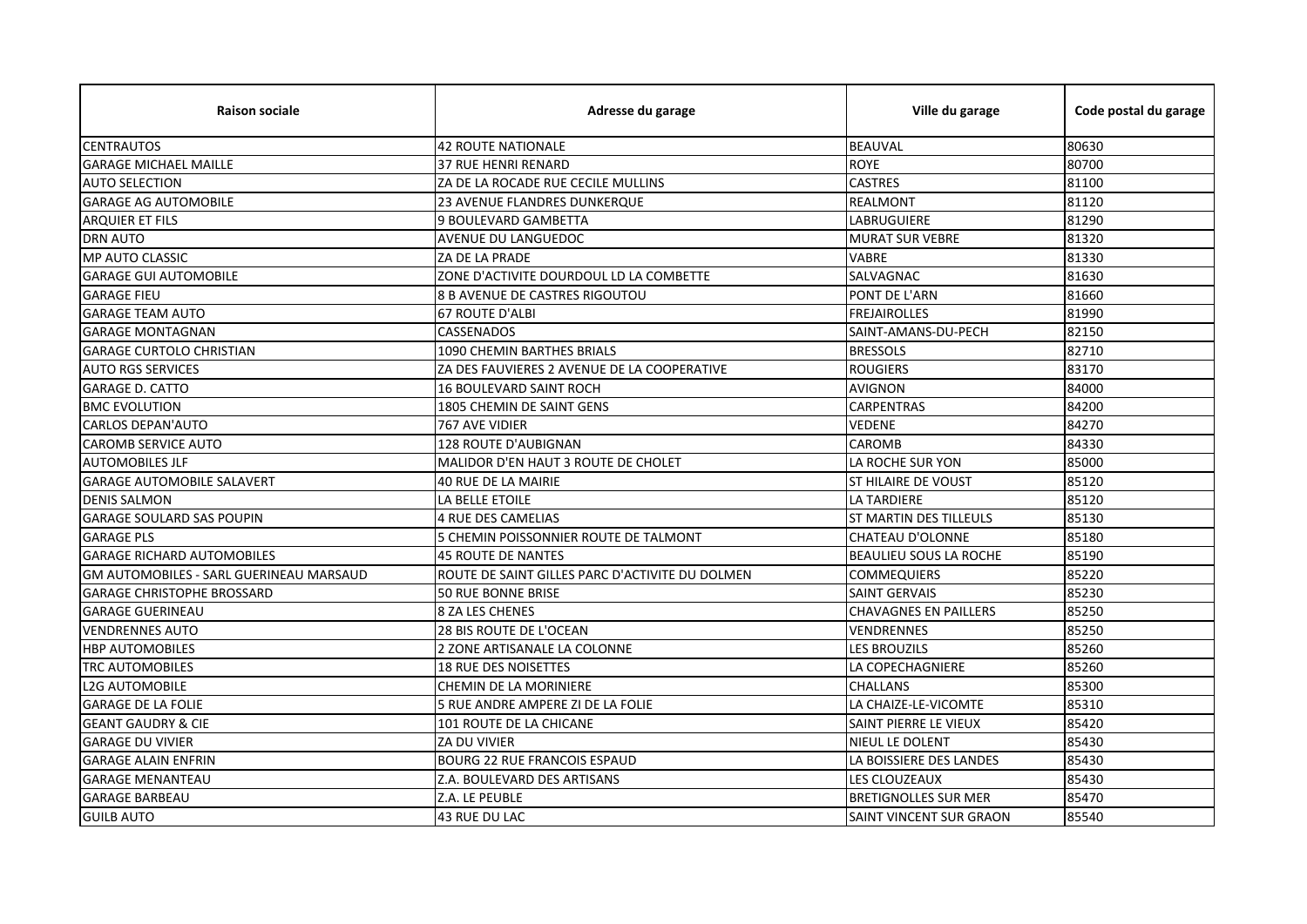| <b>Raison sociale</b>              | Adresse du garage                         | Ville du garage                    | Code postal du garage |
|------------------------------------|-------------------------------------------|------------------------------------|-----------------------|
| <b>GARAGE OBJOIS</b>               | 18 AVENUE GEORGES CLEMENCEAU              | <b>MOUTIERS LES MAUXFAITS</b>      | 85540                 |
| <b>SAINT MICHEL PNEUS SERVICES</b> | <b>13 RUE DES GLAIREAUX</b>               | SAINT MICHEL EN L'HERM             | 85580                 |
| <b>GALIP'AUTOMOBILE</b>            | ROUTE DE NANTES                           | LA CHAPELLE PALLUAU                | 85670                 |
| <b>GARAGE MARC MOLLE</b>           | <b>BEAUSEJOUR</b>                         | <b>ST CHRISTOPHE DU LIGNERON</b>   | 85670                 |
| <b>GARAGE BUGEON FREDERIC</b>      | 21 RUE DE TRANCHARD ZA                    | <b>LA GUERINIERE</b>               | 85680                 |
| <b>GARAGE FORTIN</b>               | ZI LA BLAUDERIE                           | LA FLOCELLIERE                     | 85700                 |
| MA BEL'AUTO 85                     | 25 ROUTE DE l'OUCHE PAPILLON              | <b>CHATEAUNEUF</b>                 | 85710                 |
| <b>JM GUERINEAU</b>                | 27 RUE DE LA FONTAINE                     | L'ILE D'ELLE                       | 85770                 |
| <b>WEST AUTO PERFORMANCE</b>       | <b>35 RUE DU CENTRE</b>                   | LE FENOUILLER                      | 85800                 |
| <b>GARAGE BEL AIR AUTO 86</b>      | 11 RUE DE QUINCAY                         | <b>POITIERS</b>                    | 86000                 |
| <b>GAM CUPIDON</b>                 | <b>29 BIS AVENUE DE PARIS</b>             | <b>POITIERS</b>                    | 86000                 |
| <b>AG AUTOMOBILES</b>              | ZI NORD 4 BIS ALLEE D'ARGENSON            | CHATELLERAULT                      | 86100                 |
| <b>MOROSINI SARL</b>               | 136, Rue d'Antran                         | CHATELLERAULT                      | 86100                 |
| <b>GARAGE MINGUET JN</b>           | ZA LES MOINARDS 12 BIS RUE DE L'ARTISANAT | <b>ST GEORGES LES BAILLARGEAUX</b> | 86130                 |
| <b>GARAGE GENCAY AUTO</b>          | <b>13 BIS ROUTE DE CONFOLENS</b>          | <b>GENCAY</b>                      | 86160                 |
| <b>GARAGE MERIAU</b>               | <b>15 AVENUE DE SAUMUR</b>                | NEUVILLE DE POITOU                 | 86170                 |
| <b>GARAGE DE LA PAIX</b>           | <b>41 RUE DE LA PAIX</b>                  | <b>CHAMPIGNY LE SEC</b>            | 86170                 |
| <b>GARAGE LG AUTO</b>              | <b>30 ROUTE DE POITIERS</b>               | <b>CISSE</b>                       | 86170                 |
| <b>GARAGE JOUBERT</b>              | LE BOURG                                  | SAINT REMY SUR CREUSE              | 86220                 |
| <b>GARAGE MARTINEZ PHILIPPE BC</b> | <b>11 BIS ROUTE DE PARIS</b>              | <b>INGRANDES</b>                   | 86220                 |
| <b>GARAGE DALLET</b>               | 21 RUE DE LA CROIX DE LA CADOUE           | <b>SMARVES</b>                     | 86240                 |
| <b>GARAGE GROLEAU ET FILS</b>      | 97 AVENUE DE HAUTS DE LA CHAUME           | <b>SAINT BENOIT</b>                | 86280                 |
| <b>SARL LORCEAU</b>                | 23 RUE DU RECTEUR PINEAU                  | LUSSAC LES CHATEAUX                | 86320                 |
| <b>GARAGE CENTRAL</b>              | PLACE DE L'HOTEL DE VILLE                 | PLEUMARTIN                         | 86450                 |
| SNC MC MECANIQUE CHAUNAISIENNE     | ROUTE DE LEZAY ZA LE BOUCHAUD             | <b>CHAUNAY</b>                     | 86510                 |
| <b>GARAGE DE LA VALLEE</b>         | Z.A. DE LA PAZIOTERIE                     | <b>COULOMBIERS</b>                 | 86600                 |
| DUPONT BAUVERIE - GARAGE DU CENTRE | <b>36 RUE DE CHYPRE</b>                   | LUSIGNAN                           | 86600                 |
| <b>LCA 87</b>                      | 1 AVENUE SAINT SURIN                      | <b>LIMOGES</b>                     | 87000                 |
| <b>COMPTE TOURS AUTO</b>           | <b>66 RUE DU MAS LOUBIER</b>              | <b>LIMOGES</b>                     | 87100                 |
| <b>JC GARAGE</b>                   | <b>19 RUE DE LA COUTURE</b>               | <b>NANTIAT</b>                     | 87140                 |
| <b>GARAGE MASSON NICOLAS</b>       | <b>16 ROUTE DES VEYRINES</b>              | <b>CHAMBORET</b>                   | 87140                 |
| <b>BETRON PIERRE</b>               | <b>15 RUE DE LIMOGES</b>                  | <b>CUSSAC</b>                      | 87150                 |
| <b>GARAGE RM AUTO</b>              | <b>5 AVENUE JEAN JAURES</b>               | <b>CHALUS</b>                      | 87230                 |
| <b>GARAGE MAGLIULO</b>             | 11 RUE DU 11 NOVEMBRE                     | <b>DOURNAZAC</b>                   | 87230                 |
| <b>GARAGE MASSON</b>               | 1 RUE DE BEL AIR                          | SAINT-JOUVENT                      | 87510                 |
| OXYGENE MOTO AUTO 87               | 2 RUE DU DOCTEUR CHAMEAUD                 | <b>RAZES</b>                       | 87640                 |
| <b>GARAGE BLAISON</b>              | 9 RUE DU GENERAL DE GAULLE                | VAGNEY                             | 88120                 |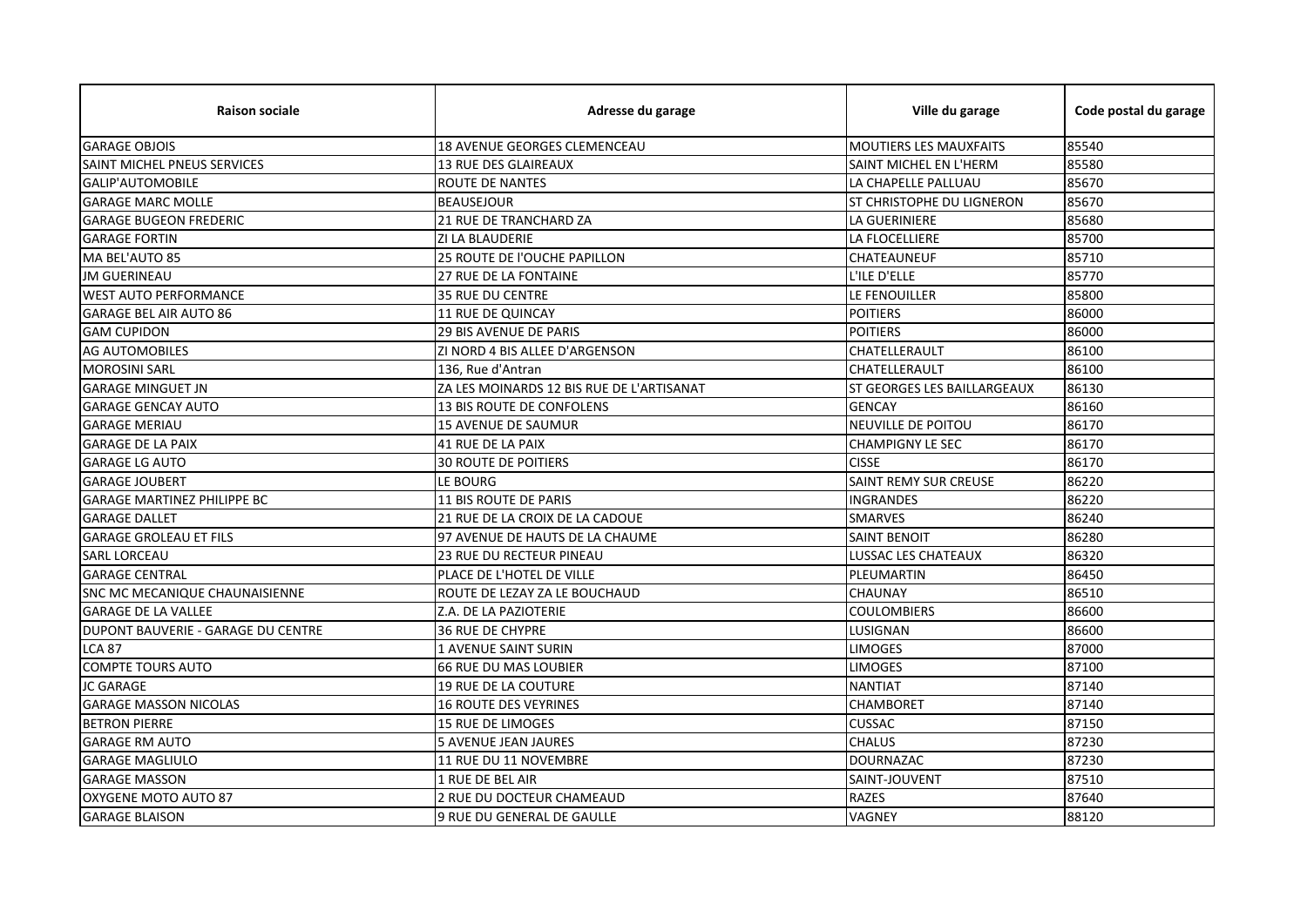| <b>Raison sociale</b>        | Adresse du garage                    | Ville du garage             | Code postal du garage |
|------------------------------|--------------------------------------|-----------------------------|-----------------------|
| <b>LPL AUTOS</b>             | 37 BIS RUE CLAUDE BARRES             | <b>CHARMES</b>              | 88130                 |
| <b>EURO VOITURES</b>         | 54 RUE D'EPINAL                      | <b>CHAVELOT</b>             | 88150                 |
| <b>CAR AK TERRE</b>          | 4 IMPASSE DU CANAL ZONE DE CHOISY    | <b>REMIREMONT</b>           | 88200                 |
| <b>GARAGE DE LA VALLEE</b>   | <b>8 AVENUE DE SALM</b>              | <b>SENONES</b>              | 88210                 |
| <b>CAEL AUTOMOBILES</b>      | 4 BD DES XETTES                      | <b>GERARDMER</b>            | 88400                 |
| <b>BIFF AUTO</b>             | 488 ROUTE DE LA HOUSSIERE            | <b>BIFFONTAINE</b>          | 88430                 |
| <b>GARAGE THIERY</b>         | <b>34 ROUTE DE GERARDMER</b>         | <b>GERBEPAL</b>             | 88430                 |
| <b>GARAGE DE LA POIRIE</b>   | 5 CHEMIN DE LA POIRIE                | <b>TENDON</b>               | 88460                 |
| <b>SP GARAGE</b>             | <b>6 AVENUE DU GENERAL DE GAULLE</b> | ETIVAL CLAIREFONTAINE       | 88480                 |
| <b>VOSGES OCCAS</b>          | 507 RUE DU TAMBOIS                   | <b>POUXEUX</b>              | 88550                 |
| <b>AUTO EVASION</b>          | 343 RUE DU STADE                     | <b>POUXEUX</b>              | 88550                 |
| <b>GARAGE ZUCCHETTO TONY</b> | 28 RUE DE LA GOUTTE DU RIEUX         | SAINT MAURICE SUR MOSELLE   | 88560                 |
| <b>MD REPARATION</b>         | 8 RUE D'ALGER                        | <b>COUSSEY</b>              | 88630                 |
| LG MOTORS                    | 12 RUE DU MONT DAVAUX                | <b>ENTRE DEUX EAUX</b>      | 88650                 |
| <b>GARAGE APM</b>            | 2 FAUBOURG DE LA CHIPOTTE            | <b>RAMBERVILLERS</b>        | 88700                 |
| <b>VITTEL AUTO SERVICES</b>  | 45 RUE DE LA SCIERIE                 | <b>VITTEL</b>               | 88800                 |
| <b>GARAGE M DURAND</b>       | <b>28 AVENUE GEORGES POMPIDOU</b>    | SAINT DENIS LES SENS        | 89100                 |
| <b>ECO MECANIQUE</b>         | 2 BIS AVENUE DU MEZ                  | LIGNY LE CHATEL             | 89144                 |
| <b>BRIENON AUTO PIECES</b>   | <b>25 ROUTE DE JOIGNY</b>            | <b>BRIENON SUR ARMANCON</b> | 89210                 |
| <b>MECAMICK 89</b>           | ROUTE DE TONNERRE ZA                 | <b>VERMENTON</b>            | 89270                 |
| <b>BM AUTOS</b>              | 27 ROUTE NATIONALE 6                 | <b>CHAMPS SUR YONNE</b>     | 89290                 |
| <b>GARAGE LEMOINE</b>        | <b>50 ROUTE NATIONALE</b>            | <b>CHAMPIGNY</b>            | 89340                 |
| <b>GARAGE SOUS CRECHOT</b>   | <b>36 GRANDE RUE</b>                 | <b>SAINT PERE</b>           | 89450                 |
| <b>DUBOIS PASCAL</b>         | 4 RUE MARGUERITE DE MONTIGNY         | <b>CHAUMOT</b>              | 89500                 |
| <b>GT AUTO</b>               | <b>1 RUE DE DAMPIERRE</b>            | <b>BEAUCOURT</b>            | 90500                 |
| <b>CAR SERVICE 91</b>        | 75 AVENUE DE STALINGRAD              | PALAISEAU                   | 91120                 |
| SERVICES CAR 91              | 3 BIS RUE DU DOCTEUR LOUIS BABIN     | ARPAJON                     | 91290                 |
| <b>GARAGE CHAMBRUN</b>       | 3 CHEMIN DU MARAIS                   | <b>SAINT CHERON</b>         | 91530                 |
| <b>GARAGE DU BOIS RENAUD</b> | 3 ALLEE DE LA JUINE                  | <b>ETRECHY</b>              | 91580                 |
| <b>GARAGE VICTORIA</b>       | 1 RUE DE LA GARE                     | <b>GUILLERVAL</b>           | 91690                 |
| <b>JPV AUTO</b>              | 19 AVENUE DU GENERAL DE GAULLE       | <b>MAISSE</b>               | 91720                 |
| <b>GARAGE BOUTTEVILLE</b>    | <b>73 ROUTE DE BRIE</b>              | <b>BRUNOY</b>               | 91800                 |
| OM AUTO                      | 77 BIS RUE PAUL VAILLANT COUTURIER   | <b>NOISY LE SEC</b>         | 93130                 |
| <b>GARAGE 2 FRERES</b>       | <b>22 RUE CARNOT</b>                 | <b>STAINS</b>               | 93240                 |
| <b>KCS AUTO</b>              | <b>8 AVENUE MICHELET</b>             | <b>SAINT OUEN</b>           | 93400                 |
| <b>CENTRAL GARAGE</b>        | 27 RUE DU 14 JUILLET                 | <b>ALFORTVILLE</b>          | 94140                 |
| <b>GARAGE ALC AUTOMOBILE</b> | <b>12 PLACE DE L'EUROPE</b>          | <b>ALFORTVILLE</b>          | 94140                 |